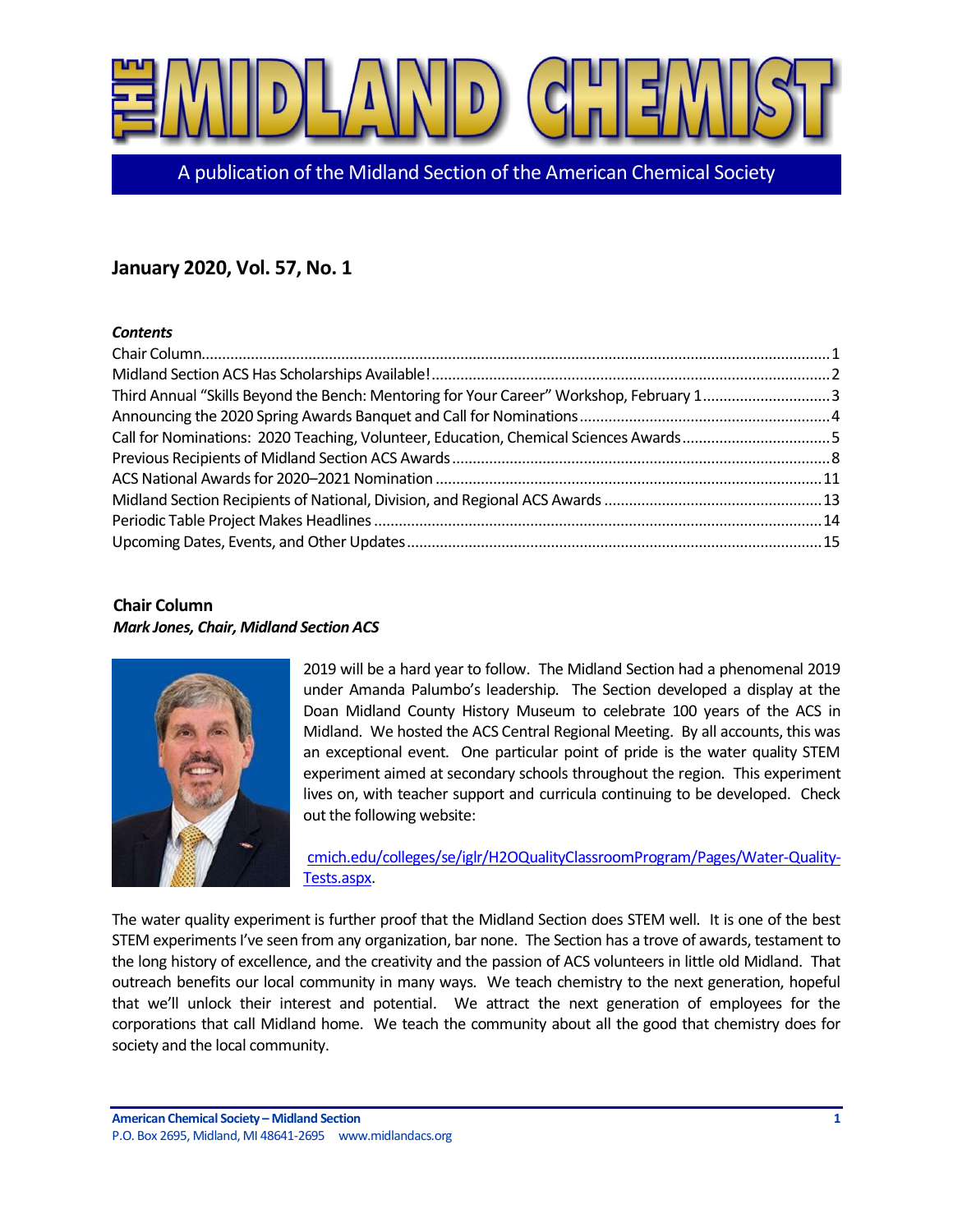Chemistry plays a larger role in Midland than in most communities. 2019 was yet another year of change for our community. The standard question when meeting someone new in Midland used to be "Dow or Dow Corning." Those days are gone. A recent trip through the Midland plant reminded me of how significant the changes are. Getting from the gate to the research campus, I saw signs for five different companies. Thirty years ago, only Dow was on the Dow site.

As we enter 2020, I am optimistic that we can involve folks from more companies in the Midland Section. 2020 will be a year of outreach for the Section. There are over 20 companies in the region founded on chemistry. We have battery companies, analytical labs, water-treatment companies, composite makers, and more. We still have Dow and the silicones manufacturing that was formerly Dow Corning, but we also have DuPont, Corteva, Trinseo, and others. I remain hopeful that employees of these companies will find opportunities and satisfaction through the Midland ACS Local Section. I remain hopeful that we can provide value to employees of these companies and provide value to the companies themselves.

Thank you for your commitment to improving people's lives through the transformational power of chemistry. Stay connected with us by following us on Facebook, reading *The Midland Chemist* monthly newsletter, and visiting [http://www.MidlandACS.org.](http://www.midlandacs.org/) Yes, 2019 will be a hard year to follow, yet we have a strong foundation to build upon. There is certainly reason for optimism in 2020.

# <span id="page-1-0"></span>**Midland Section ACS Has Scholarships Available!** *Gina Malczewski, Midland Section ACS*

Since 2002, the Midland Section of the ACS has offered scholarships to residents of our five-county area (Isabella, Gratiot, Midland, Bay, and Saginaw) who are majoring in one of the chemical sciences. Current rules stipulate the applicant can be attending any Michigan college or university. An essay is required. The application window opened December 1 and will close March 1. Details are available at the Midland Area Community Foundation website: [https://midland.egrant.net/login.aspx?PIID=147&OID=10.](https://midland.egrant.net/login.aspx?PIID=147&OID=10)

We also gratefully accept donations to the Midland Section ACS scholarship fund, so if you are interested in helping us provide financial assistance to the next generation of chemists, please visit: [https://www.midlandfoundation.org/fund/midland-section-american-chemical-society-endowed-scholarship](https://www.midlandfoundation.org/fund/midland-section-american-chemical-society-endowed-scholarship-fund-399/)[fund-399/.](https://www.midlandfoundation.org/fund/midland-section-american-chemical-society-endowed-scholarship-fund-399/)

In 2020, the Midland Section ACS will award two \$1,500 scholarships. If you would like to volunteer to review the scholarship applications, please contact Gina Malczewski at [reginamalczewski@gmail.com.](mailto:reginamalczewski@gmail.com) The review process is electronic and rubric-based.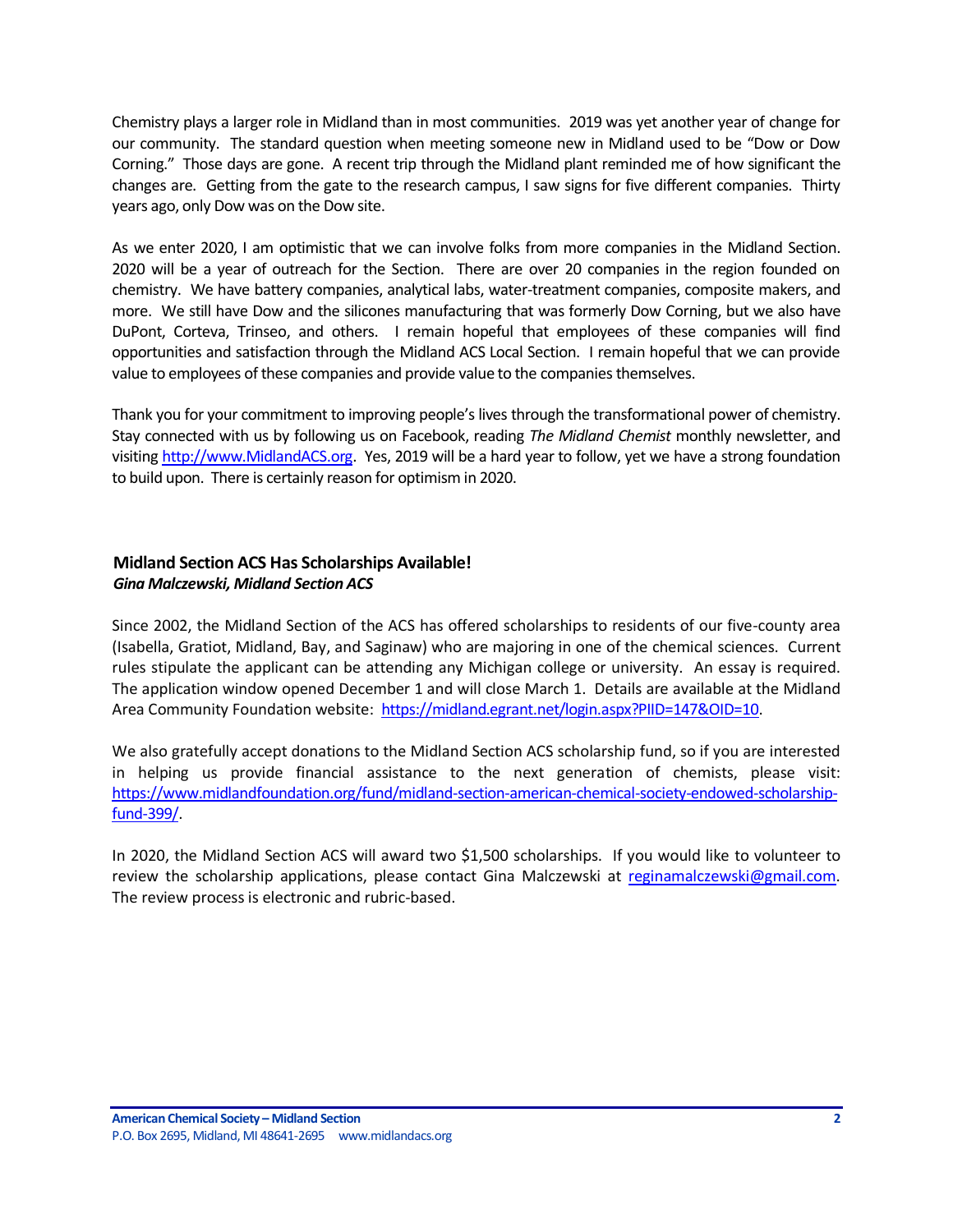# <span id="page-2-0"></span>**Third Annual "Skills Beyond the Bench: Mentoring for Your Career" Workshop, February 1** *Lauren McCullough, Treasurer, Midland Section ACS*

Save the date! The Midland Section ACS Women Chemists Committee and the Detroit Section ACS Women Chemists Committee are collaborating once again for the third annual "Skills Beyond the Bench" workshop. The theme for the 2020 workshop is mentoring and there will be speakers from the University of Toledo, Wayne State University, and Dow.

The workshop will take place on Saturday, February 1, from 11:30 AM to 3:30 PM, in the Harding Mott University Center on the campus of the University of Michigan (Flint). A buffet lunch will be served, followed by a panel discussion and networking event. More details and sign up information are provided in the announcement flyer below.

Please note the registration deadline date of Monday, January 27. For any questions, contact Jessica Tischler a[t jtisch@umich.edu.](mailto:jtisch@umich.edu)

# 3RD ANNUAL **SKILLS BEYOND THE BENCH: MENTORING FOR YOUR CAREER**

#### Saturday, February 1, 2020, 11:30 am - 3:30 pm

Amanda Bryant-Friedrich, Ph.D Vice Provost for Graduate Affairs Dean, College of Graduate Studies University of Toledo

Katie Erikson. Senior R&D Manager Core R&D, Dow



Beata Kilos, Ph.D. Research Scientist Core R&D, Dow

Tepora Su'a Ph.D. Candate Dept. of Chemistry Wayne State University

The Midland and Detroit Sections of the American Chemical Society's Women Chemists Committees present a panel discussion and networking event for all area scientists. The selected speakers represent different careers within chemistry. They will discuss how mentors have helped advance them in their career and the benefits of being a mentor beyond just basic chemistry. Stay after the panel discussion to network with other ACS members and scientists. Please register by Monday, January 27, 2020. Tickets are \$10, but students will be refunded \$5 by showing a valid student ID at check in. For questions, contact Jessica Tischler at jtisch@umich.edu.





### **You are invited!**

**Speakers from careers in** industry and academia will discuss how mentoring has shaped their careers

**Network with other** chemistry professionals

A buffet lunch will be served followed by a panel discussion and networking event

#### **UNIVERSITY OF MICHIGAN-FLINT**

**Harding Mott University Center, Michigan Rooms** 

Free parking available in the Harrison Street Parking Deck. 405 S. Harrison St., **Flint MI 48502** 

To register, go to eventbright.com and search for **Skills Beyond the Bench.** You can also use the full link below.

https://www.eventbrite.com/e/skills-beyond-the-bench-mentoring-for-your-career-tickets-89985546191?aff=ebdssbdestsearch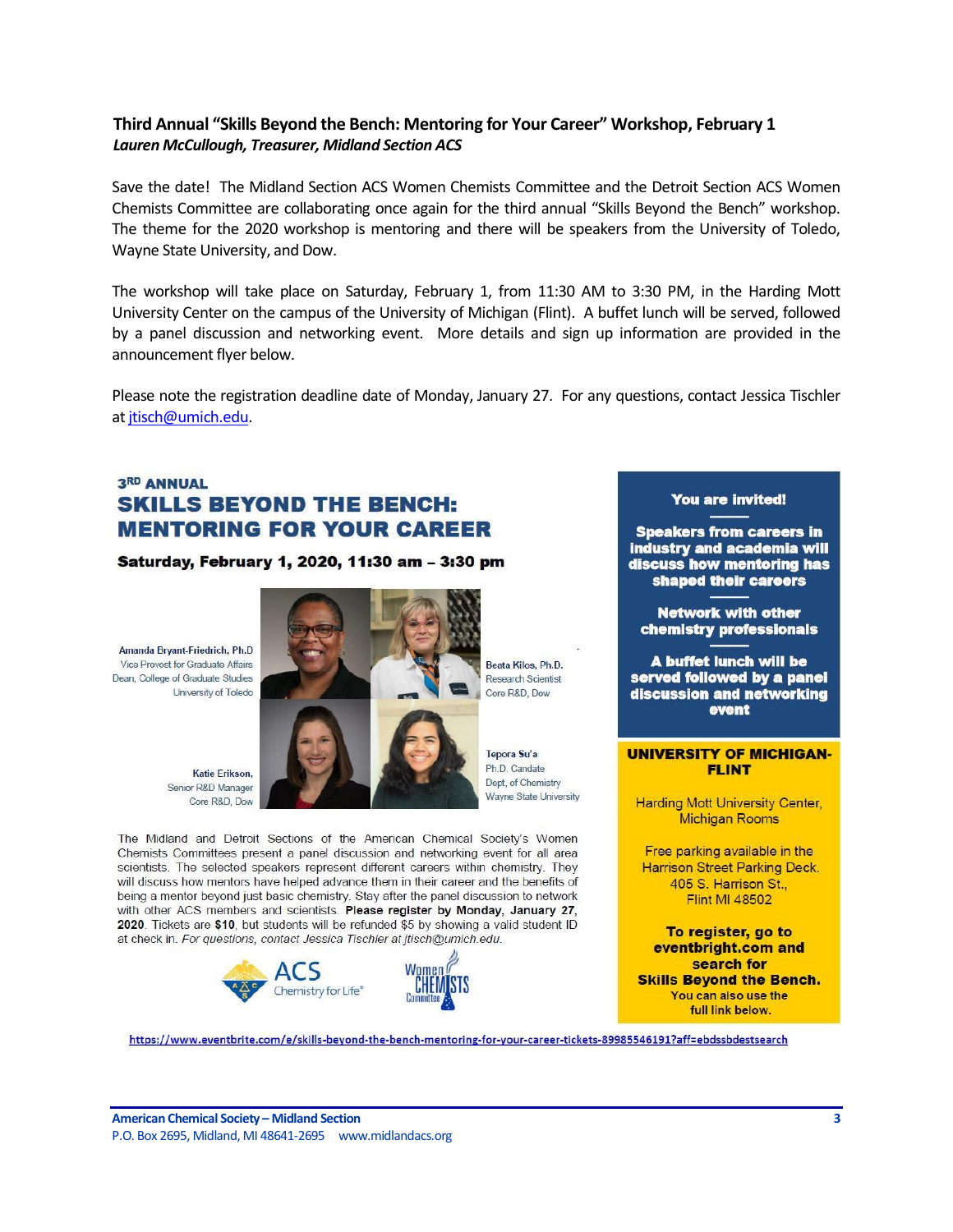# <span id="page-3-0"></span>**Announcing the 2020 Spring Awards Banquet and Call for Nominations** *Diana Deese, Awards Committee Chair, Midland Section ACS*

The date for the 29th annual American Chemical Society Midland Section Spring Awards Banquet has been set for Wednesday, May 6, at the Great Hall Banquet & Convention Center in Midland, when we will, again, be recognizing outstanding educators, volunteers, and colleagues that you will have graciously taken the time to nominate.

The awards banquet is a great way to connect with others in chemistry and the related sciences. We will recognize students and those in education and industry, … those who have gone before us, those who teach the next generation, and those who will be following in our footsteps. Please consider joining us for a night of good food and great fun!

The process of nominating is very easy. The minimum submission criteria for nominations are a quality nominating letter extolling the virtues of your nominee and supporting the criteria of the award, along with one supporting letter of recommendation (two letters are even better). Consider getting your colleagues together for lunch and putting together a packet. If you are in a managerial role and are worried about favoritism, consider nominating 2-3 qualified persons (you will remain anonymous, if required, and nominations are considered for three years). If you would like to be considered for an award, there is the option to self-nominate. If you are a parent, consider nominating your child's outstanding science or chemistry teacher, or a science volunteer you know.

It only takes about one hour to put together an award-winning letter and an additional 15 minutes soliciting supporting letters. Think of what it will mean to that person and how good you will feel about your good deed.

Nomination packets for all awards (except outstanding high school and collegiate awards) must, at a minimum, consist of a current resume or equivalent, and at least one supporting letter in addition to your letter of nomination, all stating why the nominee is deserving of the award with specific examples of professional involvement/growth, contributions to industry, and outside affiliations.

It is highly recommended that the nomination include a publications and patent list where applicable. Additional letters of support can come from students, parents, community members, and/or administrators. An example nomination letter can be requested from the awards chair via e-mail. I have listed previous award recipients at the end of this article as nominees must not have received the award that they are being nominated for within the past 10 years. Nominations not meeting the minimum requirements, and submissions received after the March 28, 2020 deadline, will not be considered.

For those of you sequestered in labs who feel you might not be able to attend unless you nominate someone, I say save the date and come on out for a night of food, fun, and fraternization! Watch for more detailed information right here in *The Midland Chemist*!

As always, contact me if you have any questions: Diana Deese, Midland Section ACS Awards Committee Chair [\(dkdeese@dow.com\)](mailto:dkdeese@dow.com).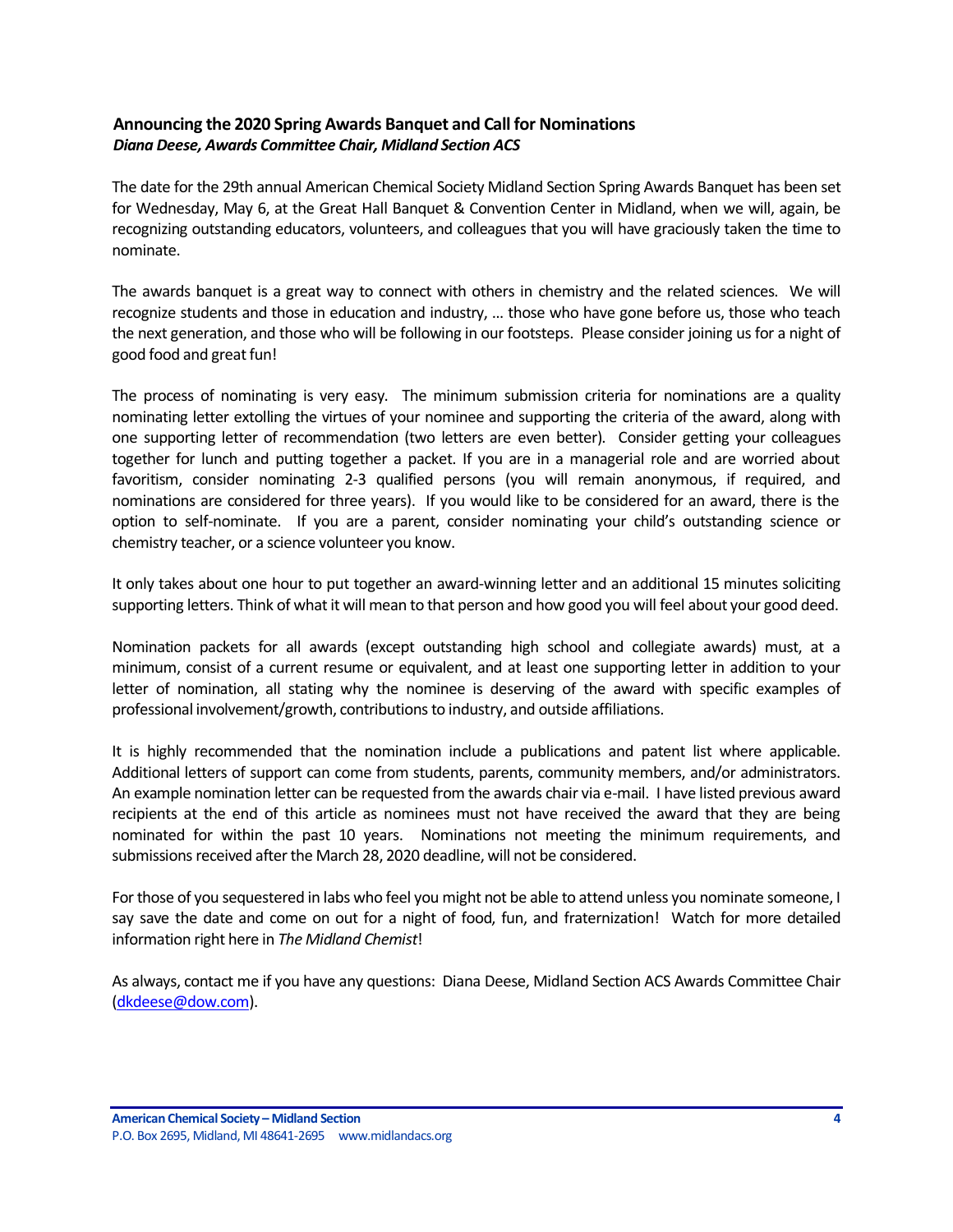# <span id="page-4-0"></span>**Call for Nominations: 2020 Teaching, Volunteer, Education, Chemical Sciences Awards** *Diana Deese, Awards Committee Chair, Midland Section ACS*

Each year, the Midland Section of the American Chemical Society presents awards to recognize outstanding achievement in the chemical sciences. Nominations for the 2020 awards are invited for the following areas:

- Outstanding Elementary Level Science Teaching
- Outstanding Middle Level Science Teaching
- Outstanding High School Chemistry Teaching
- Outstanding College Chemistry Teaching
- Science Education Volunteer of the Year
- Outstanding Achievement in the Promotion of Diversity in Chemistry, Related Sciences, and Engineering
- Outstanding Achievement and Promotion of the Chemical Sciences
- Outstanding Service to the American Chemical Society
- Outstanding Chemical Technician
- Outstanding High School / College Chemistry Students

### *Outstanding Science / Chemistry Teaching Awards*

Candidates for the teaching awards must be educators at schools in the five-county geographical area of the Midland Section: Bay, Gratiot, Isabella, Midland, and Saginaw Counties. One candidate will be recognized for their teaching contributions in each of the following categories: Elementary, Middle Level, High School, and College.

### *Science Education Volunteer of the Year*

The Science Education Volunteer of the Year award is presented to an individual who makes a substantial contribution to science learning in the Midland Section through voluntary efforts.

### *Outstanding Achievement in the Promotion of Diversity in Chemistry, Related Sciences, and Engineering*

This award recognizes a person or group residing in Midland, Bay, Saginaw, Isabella, or Gratiot County for outstanding achievement in enhancing the participation of under-represented groups in the study of chemistry, related sciences, and engineering. The nomination must come from a Midland Section ACS member. The criteria for this award include teaching, mentoring, serving as a role model, and active and sustained participation in organizations that support diversity which have had a demonstrable impact on the promotion of diversity in chemistry, related sciences, and engineering. Members of the Midland Section Minority Affairs Committee are ineligible to receive this award.

### *Outstanding Achievement and Promotion of the Chemical Sciences*

Each year the Midland Section honors an individual residing within the Section's geographical area who has demonstrated outstanding achievement and promotion of the chemical sciences. This award recognizes dedication and service to the chemical profession, but the recipient need not be an ACS member.

### *Outstanding Service to the American Chemical Society*

The Section sponsors an annual award to recognize outstanding service to the Midland Section of the ACS. This award recognizes achievement in the promotion of the goals and objectives of the Society. Nominees shall be members of the Midland Section. Nominations should include a history of service to the Midland Section, and supporting letters from fellow ACS members.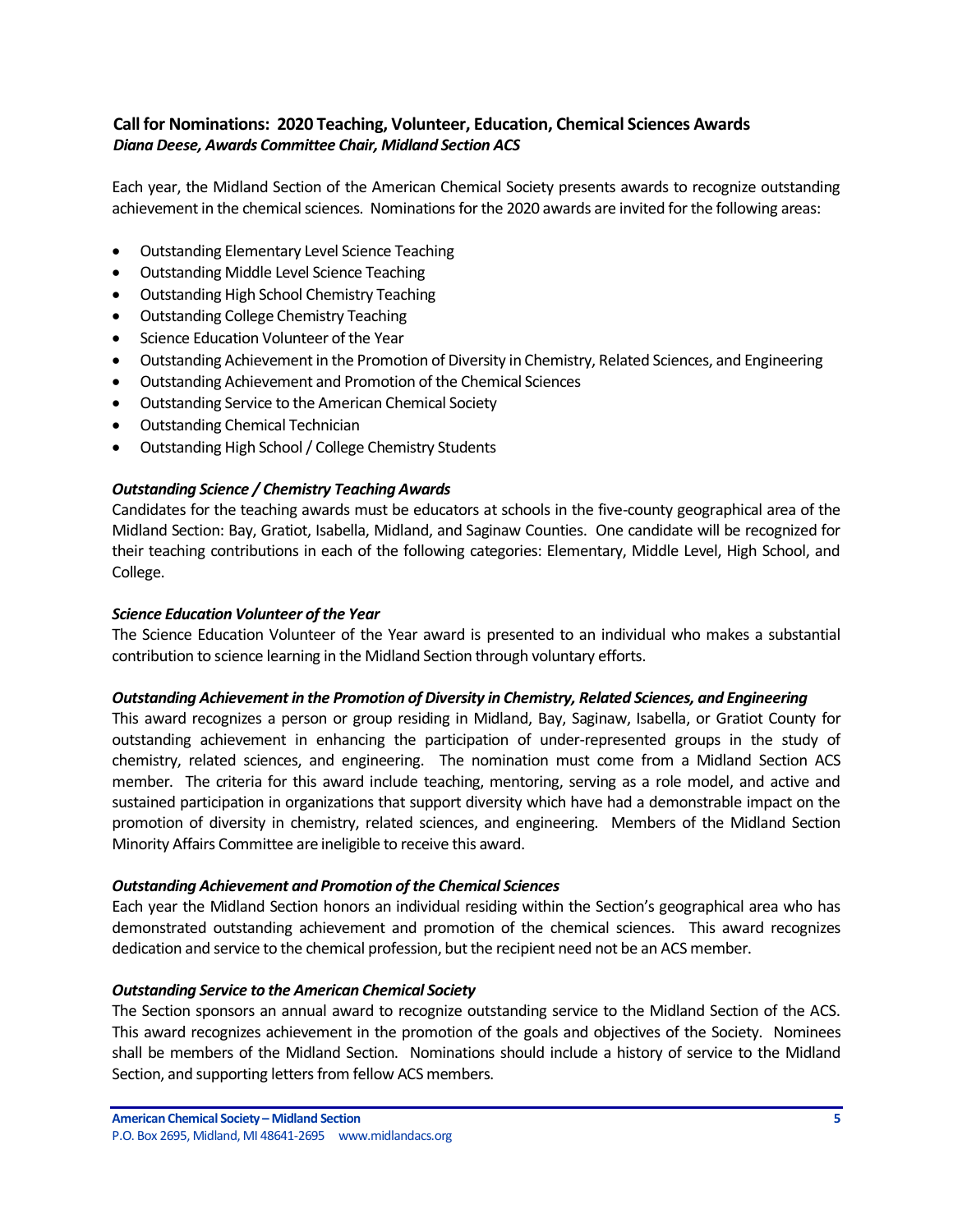### *Outstanding Chemical Technician*

The Section presents an annual Outstanding Chemical Technician Award to an individual who has demonstrated an extremely high degree of professionalism as a chemical technician. Nominees must have worked for five years as a chemical technician, or in a related field, and whose primary job includes conducting experimentation or correlating information to help solve chemical problems or discover new chemical knowledge. The nominee must have successfully completed a two-year post-high school level chemistry curriculum leading to an associate degree, the equivalent course in a baccalaureate program, or equivalent experience. Chemical technicians do not need to be an ACS member to be eligible for this award. Nominations should include outside affiliations. *Request the National ACS nomination form from the awards chair to nominate in this category.*

Recipients of all awards will be selected by the Awards Committee with the exception of the Outstanding Achievement and Promotion of the Chemical Sciences award which is submitted to the Midland Section ACS Executive Committee for approval. Nominators should write a letter indicating the award and describing the attributes of the candidate.

Nomination packets for all awards (except outstanding high school and collegiate awards) must, at a minimum, consist of a current resume or equivalent, and at least one supporting letter in addition to your letter of nomination, all stating why the nominee is deserving of the award with specific examples of professional involvement/growth, contributions to industry, and outside affiliations. It is highly recommended that the nomination include a publications and patent list where applicable. Additional letters of support can come from students, parents, community members, and/or administrators.

The deadline for nominations is Saturday, March 28, 2020. Nominations not meeting the minimum requirements, and submissions received after the March 28 deadline, will not be considered. Mail or fax submissions are acceptable; *electronic (e-mail) submissions are preferred*. All submissions must be accompanied by the name, position, address, and phone number of the nominator.

### *Outstanding High School / College Chemistry Students*

The Awards Committee also recognizes outstanding chemistry students at the high school and collegiate levels. Those students should be selected by their respective departments, and their names forwarded to the Awards Committee using the form attached to this call for nominations. One selection per school; no supporting letters are needed.

Award recipients as well as Chemistry Olympiad winners and Fifty/Sixty/Seventy Year ACS Members will be honored at the 2020 ACS Spring Recognition Dinner at the Great Hall Banquet & Convention Center, in Midland, on Wednesday evening, May 6, 2020.

The Awards Committee greatly appreciates the efforts involved in nominating someone, and wishes to thank you for helping to recognize deserving students, colleagues, and educators in our local section. Please pass this information along to anyone involved in our local science programs!

Now that you realize how exciting it is to nominate someone at the local level and you want to do more, I invite you to peruse the veritable cornucopia of awards the American Chemical Society offers at the national level. I have listed the web addresses where you can find out more information relative to each award and the criteria for nomination. Now is the time to begin nominations for National ACS awards for 2020-2021 as most annual reviews have a deadline of around November 1.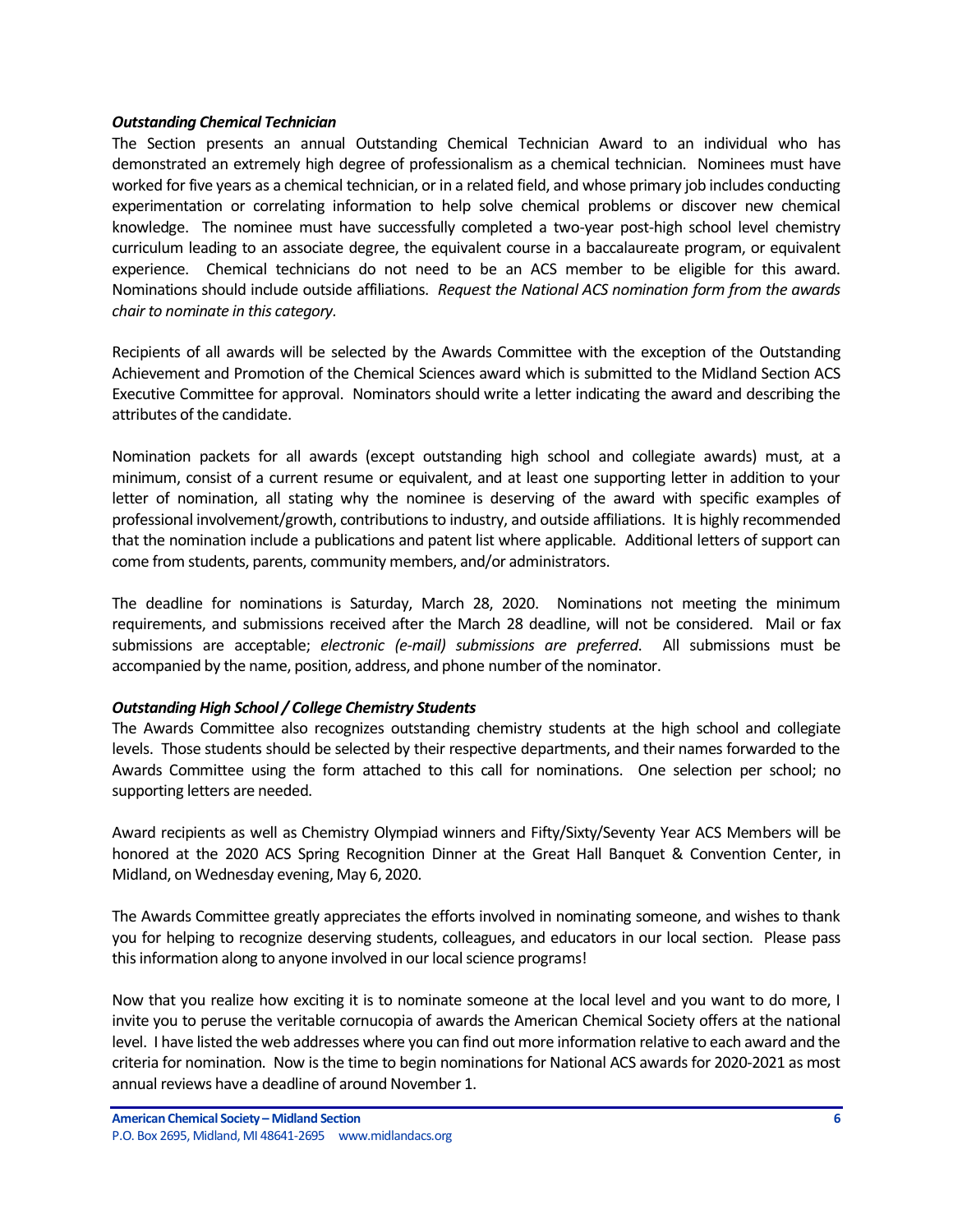For example nominations or more detail on any award, please contact Diana Deese. *Electronic submissions are acceptable and preferred*. Diana K. Deese, Chair, Midland Section ACS Awards Committee, Phone: (989) 636-9915, E-mail[: dkdeese@dow.com](mailto:dkdeese@dow.com) o[r awards@midlandacs.org](mailto:awards@midlandacs.org)



# **American Chemical Society – Midland Section**

**Nomination Form for 2020 Outstanding High School / Collegiate Chemistry Student**

*(Note: One nominee per school, please)*

| Dept. Chair or other Nominator: University of the control of the control of the control of the control of the control of the control of the control of the control of the control of the control of the control of the control |
|--------------------------------------------------------------------------------------------------------------------------------------------------------------------------------------------------------------------------------|
|                                                                                                                                                                                                                                |
|                                                                                                                                                                                                                                |
|                                                                                                                                                                                                                                |
|                                                                                                                                                                                                                                |
| (Indicate) (Please print legibly)                                                                                                                                                                                              |
|                                                                                                                                                                                                                                |
|                                                                                                                                                                                                                                |
|                                                                                                                                                                                                                                |
| Student's career/postgraduate plans (if known):                                                                                                                                                                                |
| ,我们也不能在这里的时候,我们也不能在这里的时候,我们也不能会在这里的时候,我们也不能会在这里的时候,我们也不能会在这里的时候,我们也不能会在这里的时候,我们也<br>,我们也不能在这里的时候,我们也不能在这里的时候,我们也不能在这里的时候,我们也不能会不能在这里的时候,我们也不能会不能会不能会不能会不能会不能会不能会不能会不                                                           |
| ,我们也不能在这里的人,我们也不能在这里的人,我们也不能在这里的人,我们也不能在这里的人,我们也不能在这里的人,我们也不能在这里的人,我们也不能在这里的人,我们也                                                                                                                                              |
| Please return this form to the following address no later than March 28, 2020:                                                                                                                                                 |
| Diana K. Deese, ACS Awards Committee Chair, Midland Section                                                                                                                                                                    |

Phone: (989) 636-9915 E-mail: [dkdeese@dow.com](mailto:dkdeese@dow.com)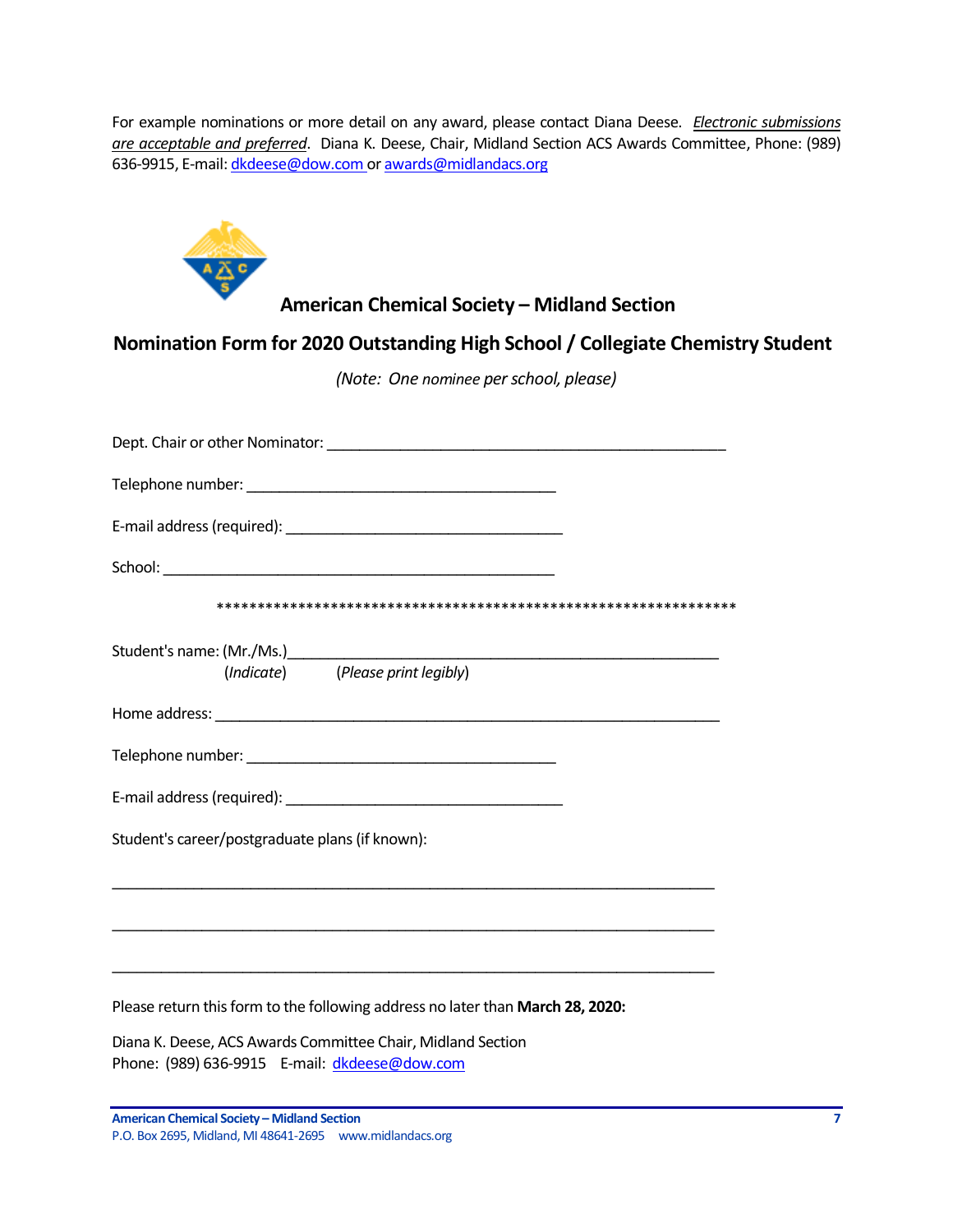# <span id="page-7-0"></span>**Previous Recipients of Midland Section ACS Awards** *Diana Deese, Awards Committee Chair, Midland Section ACS*

|      | <b>Elementary Level Science Education</b> |      | <b>Middle Level Science Education</b> |      | <b>High School Chemistry Teaching</b> |
|------|-------------------------------------------|------|---------------------------------------|------|---------------------------------------|
| 1992 | Karen Ziemelis                            | 1992 | Derrell Steffen                       | 1989 | <b>Robert Wallace</b>                 |
| 1993 | Lela Wade                                 | 1993 | Laurie Hepinstall                     | 1990 | Gary Ronk                             |
| 1994 | Constance A. Dullock                      | 1994 | <b>JoAnn Kraut</b>                    | 1991 | No Recipient                          |
| 1995 | Joan Klopcic                              | 1995 | No Recipient                          | 1992 | John Clark, Edna Konwinski            |
| 1996 | Mark Hackbarth                            | 1996 | Barbara J. Bibbee                     | 1993 | Mary Irons                            |
| 1997 | Denise Koppleberger, Cheryl Ruthig        | 1997 | Gary J. Johnson                       | 1994 | Jo Ann Pelkki                         |
| 1998 | Barbara McGivern                          | 1998 | No Recipient                          | 1995 | No Recipient                          |
| 1999 | John Clark                                | 1999 | No Recipient                          | 1996 | Sandra Schafer                        |
| 2000 | Sue Burtch, Robin Harshman-Rogers,        | 2000 | No Recipient                          | 1997 | Mary Fredell                          |
|      | Vicki Richard, Clare Jorgensen            | 2001 | No Recipient                          | 1998 | Dale Ressler                          |
| 2001 | Cathy Egerer, Amy Hindbaugh-Marr          | 2002 | Joel Mikusko                          | 1999 | <b>Robert Enszer</b>                  |
| 2002 | Maureen Becker                            | 2003 | No Recipient                          | 2000 | Steven Kelly                          |
| 2003 | Leon Katzinger                            | 2004 | <b>Christine Brillhart</b>            | 2001 | <b>William Stokes</b>                 |
| 2004 | Joan Roels                                | 2005 | No Recipient                          | 2002 | Robert Hansen                         |
| 2005 | <b>Curt Moses</b>                         | 2006 | <b>Matthew Miller</b>                 | 2003 | No Recipient                          |
| 2006 | Robin Allen                               | 2007 | John Hoving                           | 2004 | Doug Grezeszak                        |
| 2007 | Diane Huckins                             | 2008 | Mark Koschmann                        | 2005 | Pamela Thompson                       |
| 2008 | Rachel Pappas                             | 2009 | Carla Piazza                          | 2006 | Daniel Sealy                          |
| 2009 | No Recipient                              | 2010 | Melinda Coyle                         | 2007 | No Recipient                          |
| 2010 | No Recipient                              | 2011 | Jennifer Lenon                        | 2008 | No Recipient                          |
| 2011 | <b>Beth Quimby</b>                        | 2012 | Jayme Swanson                         | 2009 | Nancy Vossen                          |
| 2012 | No Recipient                              | 2013 | John Barnes                           | 2010 | Sandra Schafer                        |
| 2013 | No Recipient                              | 2014 | No Recipient                          | 2011 | David Allan                           |
| 2014 | No Recipient                              | 2015 | Mark Hackbarth                        | 2012 | David Bruessow                        |
| 2015 | Molly Kelsey                              | 2016 | No Recipient                          | 2013 | Tom Short, Sarah Beery                |
| 2016 | No Recipient                              | 2017 | Allison Vandriessche                  | 2014 | No Recipient                          |
| 2017 | Rebecca Field                             | 2018 | No Recipient                          | 2015 | Jeff Yoder                            |
| 2018 | Suzanne Billette                          | 2019 | Darci Merillat                        | 2016 | Lisa Parsons                          |
| 2019 | Nicole Roberts                            |      |                                       | 2017 | Kenneth Quackenbush                   |
|      |                                           |      |                                       | 2018 | Jason Brown                           |

### **College Chemistry Teaching**

| 1989 | Joan Sabourin       |
|------|---------------------|
| 1990 | Bob Howell          |
| 1991 | Robert Kohrman      |
| 1992 | Scott Hill          |
| 1993 | Ajit Sharma         |
| 1994 | Laura Vosejpka      |
| 1995 | George Eastland     |
| 1996 | Martin Spartz       |
| 1997 | Philip Squattrito   |
| 1998 | <b>Thomas Delia</b> |
| 1999 | Steven F. Keinath   |
| 2000 | James Hutchison     |

2001 Sandra Smith 2013 No Recipient 2002 Margaret Hill 2014 David Baker 2003 Dale Meier 2015 Estelle Lebeau 2004 Katherine Blystone 2016 Angela McGuirk 2005 Ronald Sharp 2017 Joel & Nancy Dopke 2006 Arthur G. Smith 2018 No Recipient 2007 Cynthia N. Peck 2019 Jeffery A. Turk 2008 No Recipient 2009 No Recipient 2010 Anton Jenson 2011 No Recipient 2012 David S. Karpovich

2019 Rick Cahoon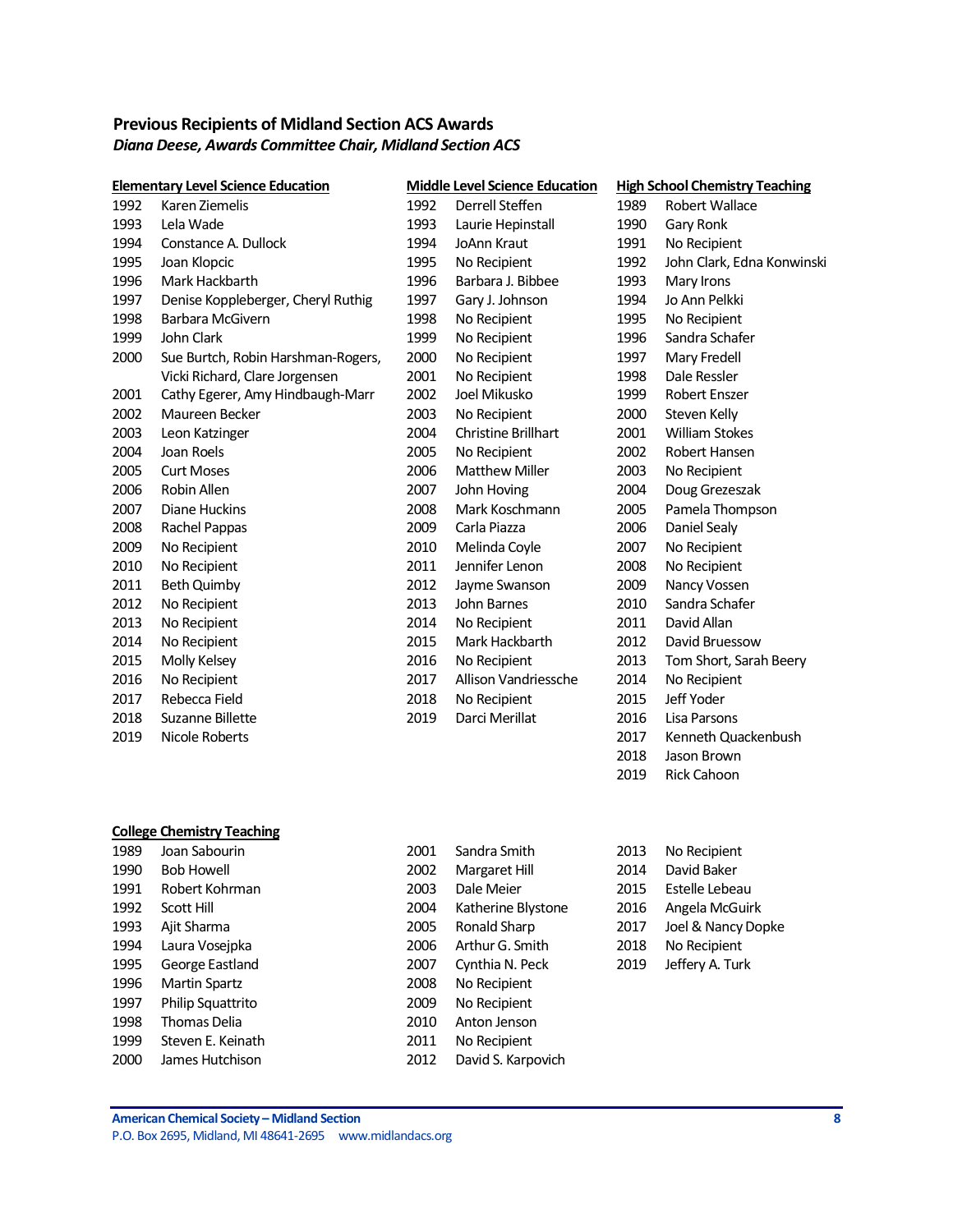### **Science Education Volunteer**

| 1992 | <b>Gregg Young</b>               | 2002 | Joan McMahon               | 2012 | Estelle Lebeau         |
|------|----------------------------------|------|----------------------------|------|------------------------|
| 1993 | Peter Bonk                       | 2003 | John Blizzard              | 2013 | No Recipient           |
| 1994 | Peter Moehs                      | 2004 | Jan Zanyk                  | 2014 | <b>Charles Nielsen</b> |
| 1995 | Gretchen Kohl                    | 2005 | Eldon Graham               | 2015 | Gina Malczewski        |
| 1996 | John Blizzard, Richard Van Effen | 2006 | Tom Chamberlin             | 2016 | Dennis Klipa           |
| 1997 | Marvin Tegen                     | 2007 | Teri Bickmore, Cal Goeders | 2017 | Nalayini Kogulan       |
| 1998 | Carlton Beyer                    | 2008 | <b>Tim Drier</b>           | 2018 | <b>Wendell Dilling</b> |
| 1999 | William Albe                     | 2009 | Dave Stickles              | 2019 | Jennifer Reil          |
| 2000 | Karol Childs                     | 2010 | Lisa Thackery              |      |                        |
| 2001 | Donald Petersen                  | 2011 | Charles & Barbara Roth     |      |                        |

### **Outstanding Achievement in the Promotion of Diversity in Chemistry, Related Sciences, and Engineering**

| (Awarded every other year) |                                       |      |                           |      |                           |  |
|----------------------------|---------------------------------------|------|---------------------------|------|---------------------------|--|
|                            | 2002 George Gant, Richard Stringfield |      | 2008 Sandra Parker        | 2014 | Victor Atiemo-Obeng       |  |
|                            | 2004 Smallwood Holoman, Jr.           |      | 2010 Theophilus Leapheart |      | 2016 Roland Wallace       |  |
| 2006                       | Joan Sabourin                         | 2012 | Linneaus Dorman           | 2019 | Karen Carter (CERM Award) |  |

#### **Outstanding Chemical Technician**

| 1997 | Connie J. Murphy      | 2005 | <b>Bill Rievert</b> | 2013 | No Recipient                   |
|------|-----------------------|------|---------------------|------|--------------------------------|
| 1998 | David Stickles        | 2006 | Margo McIvor        | 2014 | Jeff Seifferly                 |
| 1999 | Ronald L. Good        | 2007 | Debbie Bailey       | 2015 | Brian Scherzer                 |
| 2000 | Kurt A. Bell          | 2008 | Sue Perz            | 2016 | Dana Fuerst                    |
| 2001 | Gordon R. Roof        | 2009 | Diana Deese         | 2017 | <b>Stephanie Hughes</b>        |
|      | 2002 Cynthia J. Gould | 2010 | No Recipient        | 2018 | Joseph Harris                  |
| 2003 | Robert Krystosek      | 2011 | Amy Tesolin-Gee     | 2019 | Weston Tulloch, Matthew Yonkey |
| 2004 | Sherry Allen          | 2012 | Amber Wallace       |      |                                |

### **Outstanding Achievement and Promotion of the Chemical Sciences**

| 1976 | Dr. Turner Alfrey, Jr.   | 1992 | Dr. Donald A. Tomalia  | 2008 | Dr. Jack Kruper     |
|------|--------------------------|------|------------------------|------|---------------------|
| 1977 | Dr. Etcyl H. Blair       | 1993 | Dr. Dale J. Meier      | 2009 | No Recipient        |
| 1978 | Dr. David C. Young       | 1994 | Dr. Philip T. Delassus | 2010 | No Recipient        |
| 1979 | Dr. Vernon A. Stenger    | 1995 | Dr. Duane B. Priddy    | 2011 | Dr. James Falender  |
| 1980 | Dr. Daniel R. Stull      | 1996 | Dr. Hans G. Elias      | 2012 | No Recipient        |
| 1981 | Dr. Bob A. Howell        | 1997 | Dr. Ludo K. Frevel     | 2013 | No Recipient        |
| 1982 | Dr. Wendell L. Dilling   | 1998 | Dr. Patrick B. Smith   | 2014 | No Recipient        |
| 1983 | Dr. Donald R. Weyenberg  | 1999 | Dr. David E. Henton    | 2015 | Dr. James Tonge     |
| 1984 | Dr. Edwin P. Plueddemann | 2000 | Dr. Steven J. Martin   | 2016 | Dr. Ronda L. Grosse |
| 1985 | Dr. Raymond P. Boyer     | 2001 | Dr. Edwin C. Steiner   | 2017 | Dr. Mike Ferritto   |
| 1986 | Stanley P. Klesney       | 2002 | Dr. Thomas J. Delia    | 2018 | No Recipient        |
| 1987 | Dr. Warren B. Crummett   | 2003 | Dr. Robert M. Nowak    | 2019 | Dr. Jerzy Klosin    |
| 1988 | Dr. A. Lee Smith         | 2004 | Herbert D. (Ted) Doan  |      |                     |
| 1989 | Dr. Do Ik Lee            | 2005 | Dr. Michael J. Owen    |      |                     |
| 1990 | Dr. Joseph E. Dunbar     | 2006 | Dr. Robert E. Kohrman  |      |                     |
| 1991 | Dr. Thomas H. Lane       | 2007 | Dr. Petar R. Dvornic   |      |                     |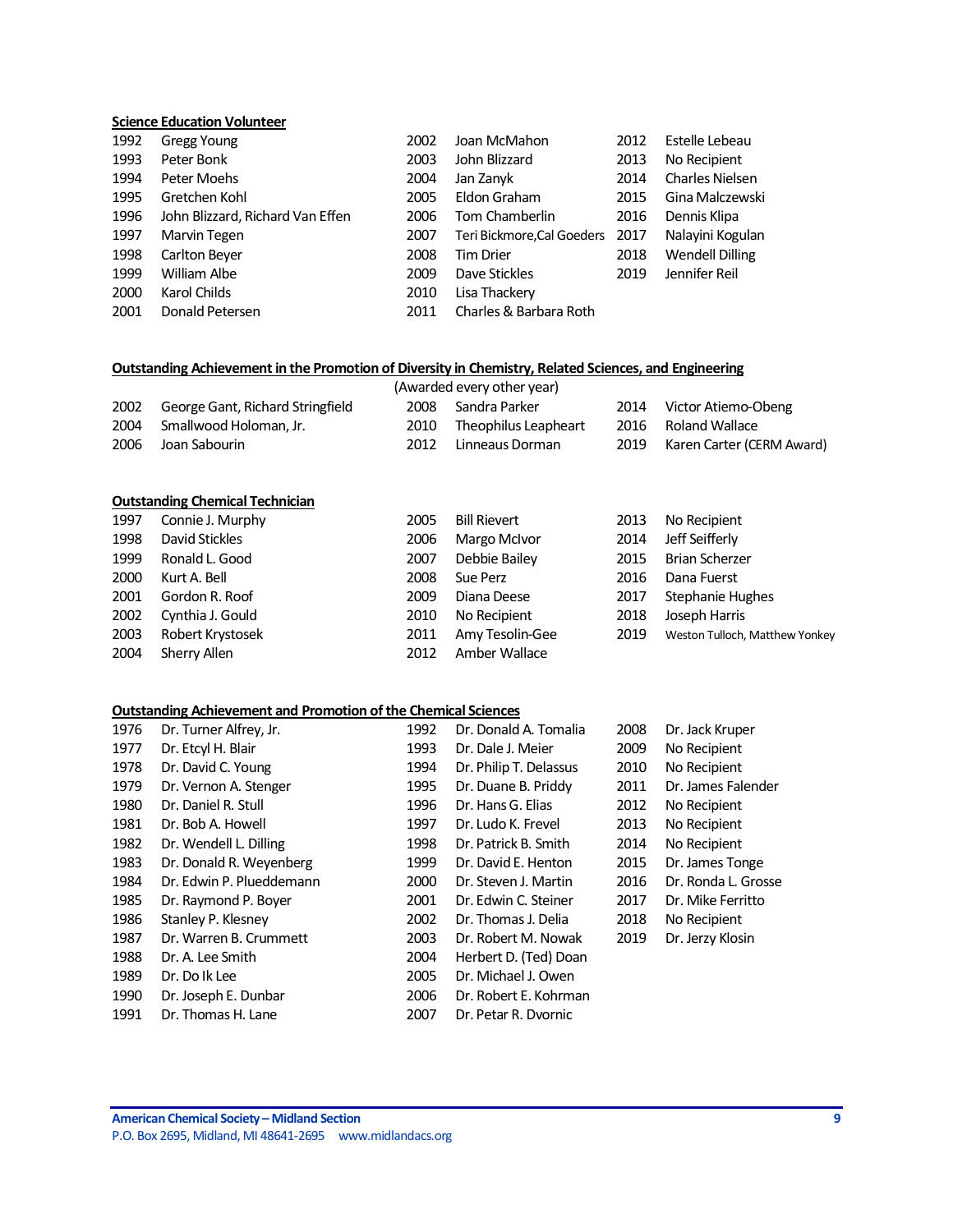#### **Outstanding Service to the American Chemical Society**

| 1989 | Dr. David C. Young     | 2000 | Dr. Peter & Dr. Patricia Dreyfuss | 2011 | No Recipient          |
|------|------------------------|------|-----------------------------------|------|-----------------------|
| 1990 | Dr. Linneaus C. Dorman | 2001 | Dr. George W. Eastland, Jr.       | 2012 | No Recipient          |
| 1991 | Dr. Donald R. Petersen | 2002 | Joan Sabourin                     | 2013 | No Recipient          |
| 1992 | Dr. Wendell L. Dilling | 2003 | John Blizzard                     | 2014 | No Recipient          |
| 1993 | Dr. Bob A. Howell      | 2004 | Dr. Steven E. Keinath             | 2015 | Amy Tesolin-Gee       |
| 1994 | Eldon L. Graham        | 2005 | Ann Birch                         | 2016 | Dr. Bob A. Howell     |
| 1995 | Gretchen S. Kohl       | 2006 | Dr. Philip Squattrito             | 2017 | Diana Deese           |
| 1996 | Fran K. Voci           | 2007 | David L. Stickles                 | 2018 | Dr. Regina Malczewski |
| 1997 | Dr. Thomas H. Lane     | 2008 | Connie Murphy                     | 2019 | Dr. Dale LeCaptain    |
| 1998 | Vicky S. Cobb          | 2009 | No Recipient                      |      |                       |
| 1999 | Dr. Theodore E. Tabor  | 2010 | No Recipient                      |      |                       |

| 2011 | No Recipient         |
|------|----------------------|
| 2012 | No Recipient         |
| 2013 | No Recipient         |
| 2014 | No Recipient         |
| 2015 | Amy Tesolin-Gee      |
| 2016 | Dr. Bob A. Howell    |
| 2017 | Diana Deese          |
| 2018 | Dr. Regina Malczewsł |
| 2019 | Dr. Dale LeCaptain   |

#### **Additional, Special Awards**

| 2016 | Corporate Leadership Award                      | Andrew N. Liveris  | Dow Chemical Company                   |
|------|-------------------------------------------------|--------------------|----------------------------------------|
| 2017 | Special Recognition (Kaliapparat)               | Steven E. Keinath  | Michigan Molecular Institute (retired) |
| 2018 | Special Recognition (Through a Different Lens)  | Thomas H. Lane     | Dow Corning Corporation (retired)      |
| 2019 | Special Recognition (Chair, 2019 CERM)          | Dimi Katsoulis     | Dow                                    |
| 2019 | Special Recognition (Chair, 100th Anniv. Cmte.) | Gina Malczewski    | Dow Corning Corporation (retired)      |
| 2019 | Special Recognition (Hospitality Star)          | <b>Emily Deese</b> | Michigan State University              |
| 2019 | Special Recognition (Section Centennial Cert.)  | David Young        | Dow Chemical Company (retired)         |
| 2019 | MI Governor's Senior Volunteer Service Award    | Gina Malczewski    | <b>Midland Section ACS</b>             |

#### **Midland Section ACS Salutes to Excellence Awards**

- Thomas Lane
- Water Warriors (Ogemaw Heights High School), Eldon L. Graham, Chris Powley, Debra Green, Anne DeBoer, Richard Anderson, Max Bottomley, Harold Moll, Russel Tree, Jr.
- Norman Delisle, John Safranksi, Jr., Richard Anderson, Max Bottomley
- Harold Moll, Russel Tree, Jr., Norman Delisle, John Safranski, Jr.
- Saginaw Spirit Hockey Club, Bob Moyer, Nancy Vossen, Vicki Behe, Steve Gribble
- Linda K. Dielman
- David Allan
- Sue Perz, Anatoliy Sokolov, Jaime Curtis-Fisk, Aaron Gaertner
- Dow Corning Corporation, Cassie Fhaner, Wendy Flory, Gretchen Kohl, Diana Deese
- Mike Garlick (Dr. Slime), Michael Tulchinsky, Adrianne Cole, Brian Brutyn, Sean V. Murray
- Dorian Phelps, John Blizzard, Tim Drier, Art Ferruzzi
- John Metcalf, Jay Martin, Valentina Woodcraft, Clifford Todd, A.N. Sreeram (CERM presentation), Congressman John Moolenaar (CERM presentation)

#### **Mid-Michigan Technicians Group (MMTG) Outstanding Chemical Technology Student**

| 1998 | Rebecca Hall        | 2007 | Laura Jaska            | 2016 | Dave Starr     |
|------|---------------------|------|------------------------|------|----------------|
| 1999 | Debbie Beuthin      | 2008 | Gerald Rupprecht       | 2017 | No Recipient   |
| 2000 | Sara Shinavar       | 2009 | Kyle Krauseneck        | 2018 | Calyx Moore    |
| 2001 | Dana Bitzer         | 2010 | No Recipient           | 2019 | Lindsay Alarie |
| 2002 | Sarah Bottke        | 2011 | David Gutowski         |      |                |
| 2003 | No Recipient        | 2012 | Jeremy Marchand        |      |                |
| 2004 | Fred Jackson        | 2013 | <b>Chadwick Roland</b> |      |                |
| 2005 | <b>Chris Eicher</b> | 2014 | James Nemeth           |      |                |
| 2006 | Phillip Jerewski    | 2015 | Kelly Setula           |      |                |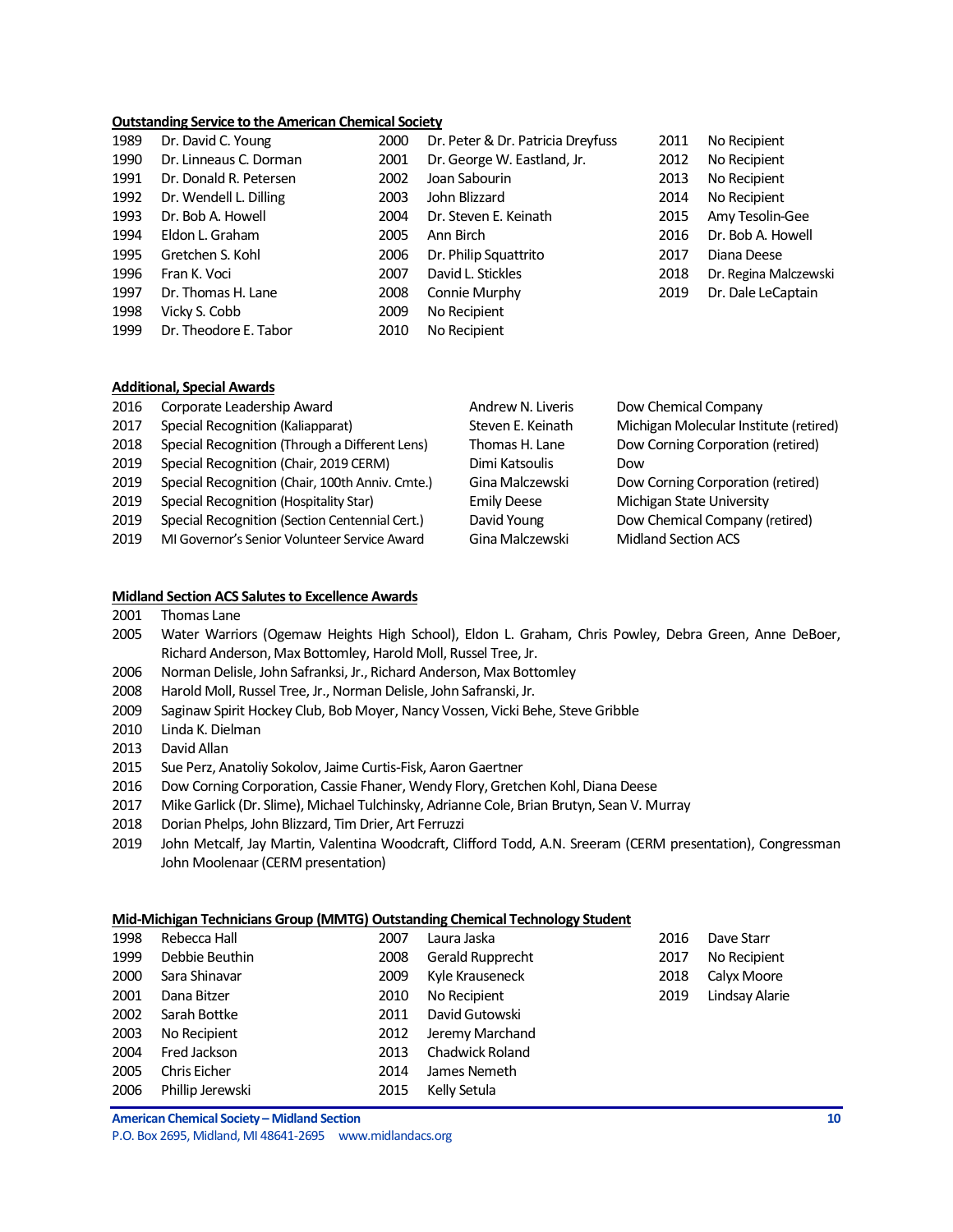# <span id="page-10-0"></span>**ACS National Awardsfor 2020–2021 Nomination** *Diana Deese, Awards Committee Chair, Midland Section ACS*

Editor's note: Several Midland Section ACS members have received various National ACS awards over the years. Please see their names, as noted, below.

[ACS Award for Achievement in Research for the Teaching and Learning of Chemistry](http://www.acs.org/content/acs/en/funding-and-awards/awards/national/bytopic/acs-award-for-achievement-in-research-for-the-teaching-and-learning-of-chemistry.html) [ACS Award for Affordable Green Chemistry](http://www.acs.org/content/acs/en/funding-and-awards/awards/national/bytopic/acs-award-for-affordable-green-chemistry.html) 2012 William J. Kruper [ACS Award for Computers in Chemical and Pharmaceutical Research](http://www.acs.org/content/acs/en/funding-and-awards/awards/national/bytopic/acs-award-for-computers-in-chemical-and-pharmaceutical-research.html) [ACS Award for Creative Advances in Environmental Science and Technology](http://www.acs.org/content/acs/en/funding-and-awards/awards/national/bytopic/acs-award-for-creative-advances-in-environmental-science-and-technology.html) 1986 Eugene E. Kenaga [ACS Award for Creative Invention](http://www.acs.org/content/acs/en/funding-and-awards/awards/national/bytopic/acs-award-for-creative-invention.html) 1984 Edwin P. Plueddemann [ACS Award for Creative Research and Applications of Iodine Chemistry](http://www.acs.org/content/acs/en/funding-and-awards/awards/national/bytopic/acs-award-for-creative-research-and-applications-of-iodine-chemistry.html) [ACS Award for Creative Work in Fluorine Chemistry](http://www.acs.org/content/acs/en/funding-and-awards/awards/national/bytopic/acs-award-for-creative-work-in-fluorine-chemistry.html) ACS Award [for Creative Work in Synthetic Organic Chemistry](http://www.acs.org/content/acs/en/funding-and-awards/awards/national/bytopic/acs-award-for-creative-work-in-synthetic-organic-chemistry.html) [ACS Award for Distinguished Service in the Advancement of Inorganic Chemistry](http://www.acs.org/content/acs/en/funding-and-awards/awards/national/bytopic/acs-award-for-distinguished-service-in-the-advancement-of-lnorganic-chemistry.html) [ACS Award for Encouraging Disadvantaged Students into Careers in the Chemical Sciences](http://www.acs.org/content/acs/en/funding-and-awards/awards/national/bytopic/acs-award-for-encouraging-disadvantaged-students-into-careers-in-the-chemical-sciences.html) [ACS Award for Encouraging Women into Careers in the Chemical Sciences](http://www.acs.org/content/acs/en/funding-and-awards/awards/national/bytopic/acs-award-for-encouraging-women-into-careers-in-the-chemical-sciences.html) [ACS Award for Research at an Undergraduate Institution](http://www.acs.org/content/acs/en/funding-and-awards/awards/national/bytopic/acs-award-for-research-at-an-undergraduate-institution.html) [ACS Award for Team Innovation](http://www.acs.org/content/acs/en/funding-and-awards/awards/national/bytopic/acs-award-for-team-innovation.html) 2015 Ryan Gaston, James R. Keenihan, Abhijit A. Namjoshi, Stephen Pisklak, Jason A. Reese 2017 Robert A. DeVries, Philip Garrou, Carol E. Mohler, Theodore M. Stokich, Jr., Eric S. Moyer [ACS Award in Analytical Chemistry](http://www.acs.org/content/acs/en/funding-and-awards/awards/national/bytopic/acs-award-in-analytical-chemistry.html) [ACS Award in Applied Polymer Science](http://www.acs.org/content/acs/en/funding-and-awards/awards/national/bytopic/acs-award-in-applied-polymer-science.html) 1970 Raymond F. Boyer [ACS Award in Chromatography](http://www.acs.org/content/acs/en/funding-and-awards/awards/national/bytopic/acs-award-in-chromatography.html) 1991 Hamish Small [ACS Award in Colloid Chemistry](http://www.acs.org/content/acs/en/funding-and-awards/awards/national/bytopic/acs-award-in-colloid-chemistry.html) [ACS Award in Industrial Chemistry](http://www.acs.org/content/acs/en/funding-and-awards/awards/national/bytopic/acs-award-in-industrial-chemistry.html) [ACS Award in Inorganic Chemistry](http://www.acs.org/content/acs/en/funding-and-awards/awards/national/bytopic/acs-award-in-inorganic-chemistry.html) [ACS Award in Organometallic Chemistry](http://www.acs.org/content/acs/en/funding-and-awards/awards/national/bytopic/acs-award-in-organometallic-chemistry.html) [ACS Award in Polymer Chemistry](http://www.acs.org/content/acs/en/funding-and-awards/awards/national/bytopic/acs-award-in-polymer-chemistry.html) 1973 Turner Alfrey, Jr. [ACS Award in Pure Chemistry](http://www.acs.org/content/acs/en/funding-and-awards/awards/national/bytopic/acs-award-in-pure-chemistry.html) [ACS Award in Separations Science and Technology](http://www.acs.org/content/acs/en/funding-and-awards/awards/national/bytopic/acs-award-in-separations-science-and-technology.html) [ACS Award in Surface Chemistry](http://www.acs.org/content/acs/en/funding-and-awards/awards/national/bytopic/acs-award-in-surface-chemistry.html) [ACS Award in the Chemistry of Materials](http://www.acs.org/content/acs/en/funding-and-awards/awards/national/bytopic/acs-award-in-the-chemistry-of-materials.html) [ACS Award in Theoretical Chemistry](http://www.acs.org/content/acs/en/funding-and-awards/awards/national/bytopic/acs-award-in-theoretical-chemistry.html) Award for [Volunteer Service to the American Chemical Society](http://www.acs.org/content/acs/en/funding-and-awards/awards/national/bytopic/award-for-volunteer-service-to-the-american-chemical-society.html) [Roger Adams Award in Organic Chemistry](http://www.acs.org/content/acs/en/funding-and-awards/awards/national/bytopic/roger-adams-award-in-organic-chemistry.html) [Alfred Bader Award in Bioinorganic or Bioorganic Chemistry](http://www.acs.org/content/acs/en/funding-and-awards/awards/national/bytopic/alfred-bader-award-in-bioinorganic-or-bioorganic-chemistry.html) [Earle B. Barnes Award for Leadership in Chemical Research Management](http://www.acs.org/content/acs/en/funding-and-awards/awards/national/bytopic/earle-b-barnes-award-for-leadership-in-chemical-research-management.html) 1987 Malcolm E. Pruitt 2009 Gregg A. Zank 2014 William F. Banholzer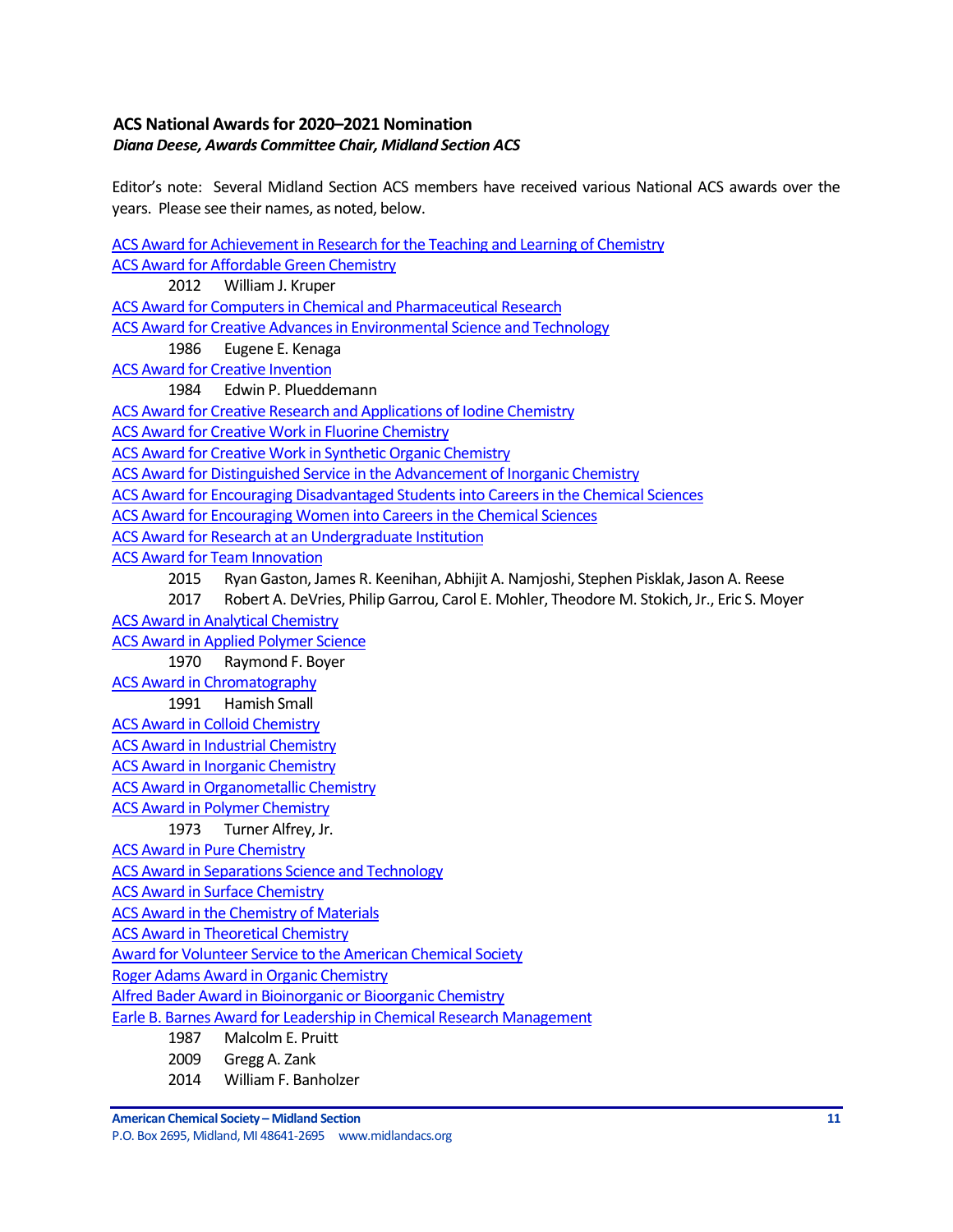[Ronald Breslow Award for Achievement in Biomimetic Chemistry](http://www.acs.org/content/acs/en/funding-and-awards/awards/national/bytopic/ronald-breslow-award-for-achievement-in-biomimetic-chemistry.html) [Herbert C. Brown Award for Creative Research in Synthetic Methods](http://www.acs.org/content/acs/en/funding-and-awards/awards/national/bytopic/herbert-c-brown-award-for-creative-research-in-synthetic-methods.html) [Alfred Burger Award in Medicinal Chemistry](https://www.acs.org/content/acs/en/funding-and-awards/awards/national/bytopic/alfred-burger-award-in-medicinal-chemistry.html?_ga=1.126276233.525249293.1483657158) [James Bryant Conant Award in High School Chemistry Teaching](http://www.acs.org/content/acs/en/funding-and-awards/awards/national/bytopic/james-bryant-conant-award-in-high-school-chemistry-teaching.html) [Arthur C. Cope Award](http://www.acs.org/content/acs/en/funding-and-awards/awards/national/bytopic/arthur-c-cope-award.html) [Arthur C. Cope Scholar Awards](https://www.acs.org/content/acs/en/funding-and-awards/awards/national/bytopic/arthur-cope-scholar-award.html?_ga=1.41640802.1585534025.1483717018) [Elias J. Corey Award for Outstanding Original Contribution in Organic Synthesis by a Young Investigator](http://www.acs.org/content/acs/en/funding-and-awards/awards/national/bytopic/elias-j-corey-award-for-outstanding-original-contribution-in-organic-synthesis-by-a-young-investigator.html) [F. Albert Cotton Award in Synthetic Inorganic Chemistry](http://www.acs.org/content/acs/en/funding-and-awards/awards/national/bytopic/f-albert-cotton-award-in-synthetic-inorganic-chemistry.html) [Peter Debye Award in Physical Chemistry](http://www.acs.org/content/acs/en/funding-and-awards/awards/national/bytopic/peter-debye-award-in-physical-chemistry.html) [Frank H. Field and Joe L. Franklin Award for Outstanding Achievement in Mass Spectrometry](http://www.acs.org/content/acs/en/funding-and-awards/awards/national/bytopic/frank-h-field-and-joe-l-franklin-award-for-outstanding-achievement-in-mass-spectrometry.html) Francis P. Garvan - [John M. Olin Medal](http://www.acs.org/content/acs/en/funding-and-awards/awards/national/bytopic/francis-p-garvan-john-m-olin-medal.html) James T. Grady - [James H. Stack Award for Interpreting Chemistry for the Public](http://www.acs.org/content/acs/en/funding-and-awards/awards/national/bytopic/james-t-grady-james-h-stack-award-for-interpreting-chemistry-for-the-public.html) [Harry Gray Award for Creative Work in Inorganic Chemistry by a Young Investigator](http://www.acs.org/content/acs/en/funding-and-awards/awards/national/bytopic/harry-gray-award-for-creative-work-in-inorganic-chemistry-by-a-y.html) [Ernest Guenther Award in the Chemistry of Natural Products](http://www.acs.org/content/acs/en/funding-and-awards/awards/national/bytopic/ernest-guenther-award-in-the-chemistry-of-natural-products.html) [Kathryn C. Hach Award for Entrepreneurial Success](http://www.acs.org/content/acs/en/funding-and-awards/awards/national/bytopic/entrepreneurial-success.html) [M. Frederick Hawthorne Award in Main Group Inorganic Chemistry](https://www.acs.org/content/acs/en/funding-and-awards/awards/national/bytopic/m-frederick-hawthorne-award-in-main-group-inorganic-chemistry.html) [E. B. Hershberg Award for Important Discoveries in Medicinally Active Substances](http://www.acs.org/content/acs/en/funding-and-awards/awards/national/bytopic/e-b-hershberg-award-for-important-discoveries-in-medicinally-active-substances.html) [Joel Henry Hildebrand Award in the Theoretical and Experimental Chemistry of Liquids](http://www.acs.org/content/acs/en/funding-and-awards/awards/national/bytopic/joel-henry-hildebrand-award-in-the-theoretical-and-experimental-chemistry-of-liquids.html) [Ralph F. Hirschmann Award in Peptide Chemistry](https://www.acs.org/content/acs/en/funding-and-awards/awards/national/bytopic/ralph-f-hirschmann-award-in-peptide-chemistry.html?_ga=1.155637183.525249293.1483657158) [Ipatieff Prize](https://www.acs.org/content/acs/en/funding-and-awards/awards/national/bytopic/ipatieff-prize.html?_ga=1.155637183.525249293.1483657158) [Frederic Stanley Kipping Award in Silicon Chemistry](http://www.acs.org/content/acs/en/funding-and-awards/awards/national/bytopic/frederic-stanley-kipping-award-in-silicon-chemistry.html) 1990 John L. Speier, Jr. [Irving Langmuir Award in Chemical Physics](https://www.acs.org/content/acs/en/funding-and-awards/awards/national/bytopic/irving-langmuir-award-in-chemical-physics.html?_ga=1.61816104.525249293.1483657158) [Josef Michl ACS Award in Photochemistry](https://www.acs.org/content/acs/en/funding-and-awards/awards/national/bytopic/josef-michl-acs-award-in-photochemistry.html?cq_ck=1404230027376&_ga=1.268382858.525249293.1483657158) E. V. Murphree Award [in Industrial and Engineering Chemistry](http://www.acs.org/content/acs/en/funding-and-awards/awards/national/bytopic/e-v-murphree-award-in-industrial-and-engineering-chemistry.html) [Nakanishi Prize](http://www.acs.org/content/acs/en/funding-and-awards/awards/national/bytopic/nakanishi-prize.html) [Nobel Laureate Signature Award for Graduate Education in Chemistry](http://www.acs.org/content/acs/en/funding-and-awards/awards/national/bytopic/nobel-laureate-signature-award-for-graduate-education-in-chemistry.html) [James Flack Norris Award in Physical Organic Chemistry](http://www.acs.org/content/acs/en/funding-and-awards/awards/national/bytopic/james-flack-norris-award-in-physical-organic-chemistry.html) [George A. Olah Award in Hydrocarbon or Petroleum Chemistry](http://www.acs.org/content/acs/en/funding-and-awards/awards/national/bytopic/george-a-olah-award-in-hydrocarbon-or-petroleum-chemistry.html) [Charles Lathrop Parsons Award](http://www.acs.org/content/acs/en/funding-and-awards/awards/national/bytopic/charles-lathrop-parsons-award.html) [George C. Pimentel Award in Chemical Education](http://www.acs.org/content/acs/en/funding-and-awards/awards/national/bytopic/george-c-pimentel-award-in-chemical-education.html) [Priestley Medal](http://www.acs.org/content/acs/en/funding-and-awards/awards/national/bytopic/priestley-medal.html) [Glenn T. Seaborg Award for Nuclear Chemistry](http://www.acs.org/content/acs/en/funding-and-awards/awards/national/bytopic/glenn-t-seaborg-award-for-nuclear-chemistry.html) [Gabor A. Somorjai Award for Creative Research in Catalysis](http://www.acs.org/content/acs/en/funding-and-awards/awards/national/bytopic/gabor-a-somorjai-award-for-creative-research-in-catalysis.html) [George and Christine Sosnovsky Award for Cancer Research](http://www.acs.org/content/acs/en/funding-and-awards/awards/national/bytopic/the-george-and-christine-sosnovsky-award-for-cancer-research.html) [Henry H. Storch Award in Energy Chemistry](https://www.acs.org/content/acs/en/funding-and-awards/awards/national/bytopic/henry-h-storch-award-in-energy-chemistry.html) [E. Bright Wilson Award in Spectroscopy](http://www.acs.org/content/acs/en/funding-and-awards/awards/national/bytopic/e-bright-wilson-award-in-spectroscopy.html) [Ahmed Zewail Award in Ultrafast Science and](http://www.acs.org/content/acs/en/funding-and-awards/awards/national/bytopic/the-ahmed-zewail-award-in-ultrafast-science-and-technology.html) Technology

Criteria and deadlines for the National ACS awards, and other grants and considerations, can be found at <http://www.acs.org/content/acs/en/funding-and-awards/awards/national/nominations.html>

The full list of National ACS awards by title can be found at [https://www.acs.org/content/acs/en/funding-and](https://www.acs.org/content/acs/en/funding-and-awards/awards/national/bytopic.html)[awards/awards/national/bytopic.html](https://www.acs.org/content/acs/en/funding-and-awards/awards/national/bytopic.html)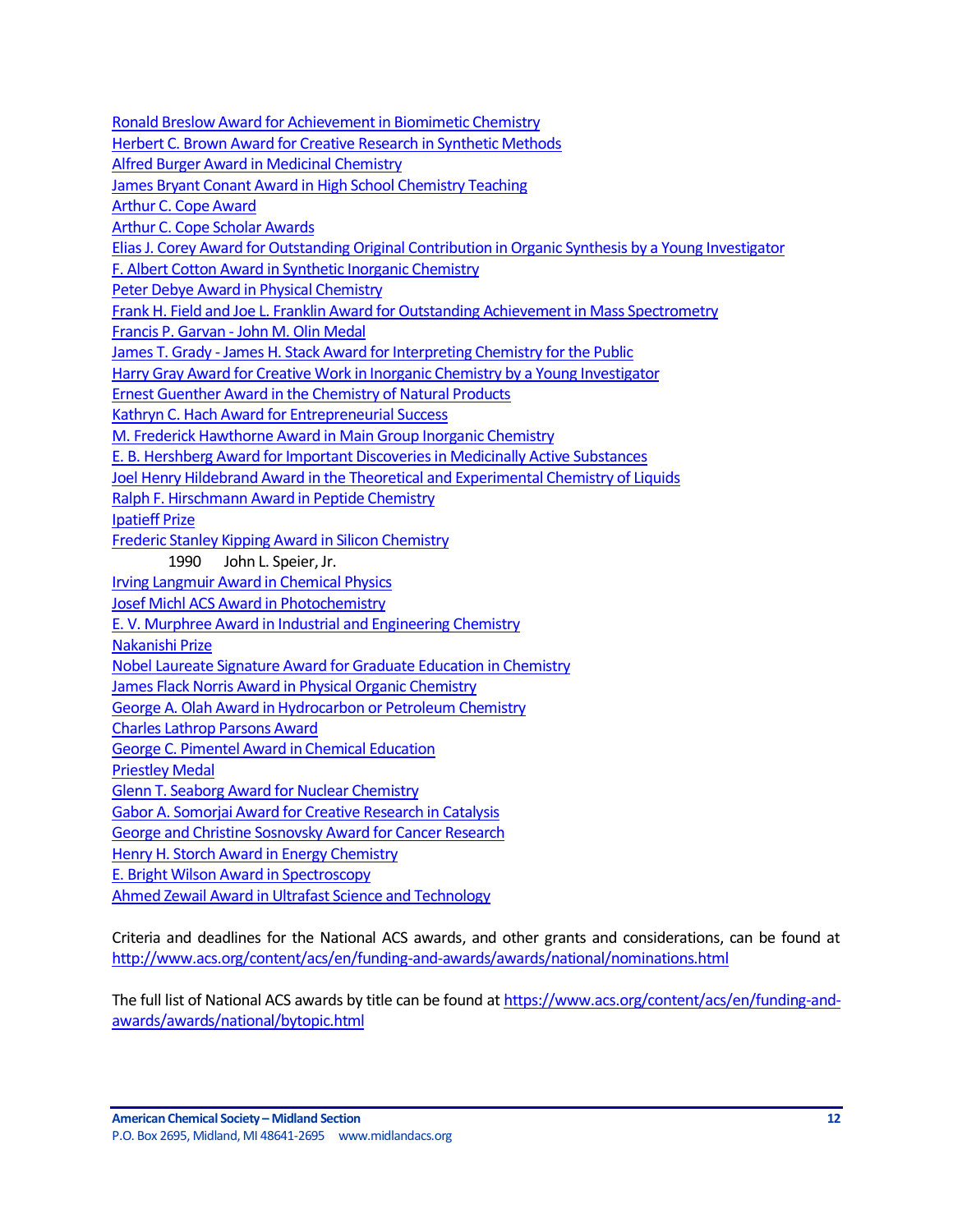# <span id="page-12-0"></span>**Midland Section Recipients of National, Division, and Regional ACS Awards** *Diana Deese, Awards Committee Chair, Midland Section ACS*

### [National ACS Fellows](https://www.acs.org/content/acs/en/funding-and-awards/fellows.html?_ga=1.101250693.525249293.1483657158)

- Wendell L. Dilling, Michael J. Owen
- Bob A. Howell, Thomas H. Lane, Connie J. Murphy
- Patrick B. Smith
- **Janet M. Smith**
- Gretchen S. Kohl
- Joan M. Sabourin
- Mark E. Jones
- Susan Beda Butts
- Jerzy Klosin, Regina Malczewski

### [National ACS Heroes of Chemistry](https://www.acs.org/content/acs/en/funding-and-awards/awards/industry/heroes.html)

- Etcyl Blair, Ray Rigterink, Art Sexton
- L.C. Rubens
- David Devore, David Neithamer, Peter Nickias, Jasson Patton, James Stevens, David Wilson
- James Bohling, Stan Brownell

### [National ACS Helen M. Free Award for Public Outreach](https://www.acs.org/content/acs/en/funding-and-awards/awards/other/public/helenmfreeawardforpublicoutreach.html?_ga=1.102306181.525249293.1483657158)

2015 Regina Malczewski

### [National ACS Local Section Outreach Volunteer of the Year Award](https://www.acs.org/content/acs/en/membership-and-networks/ls/grantsawards/local-section-outreach-volunteers.html?_ga=1.163659451.525249293.1483657158)

- Regina M. Malczewski
- Michelle L. Rivard
- Dave Stickles
- Diana Deese
- Michael Tulchinsky
- Lauren McCullough

### [National ACS Women Chemists Committee \(WCC\) Rising Star Award](https://www.acs.org/content/acs/en/funding-and-awards/awards/other/diversity/wcc-rising-star-award.html)

- Jaime Curtis-Fisk
- Beata A. Kilos

# [ACS Division of Business Development and Management Henry F. Whalen, Jr. Award for Excellence in Business](http://bmgt.org/awards.html)  [Development and Management in the Chemical Enterprise](http://bmgt.org/awards.html)

Thomas Lane

### [ACS Division of Chemical Technicians National Chemical Technician Award](https://www.acs.org/content/acs/en/funding-and-awards/awards/division/technicians/national-chemical-technician-award.html)

 David L. Stickles Susan Youngs Robert Krystosek 2007 Margo McIver Janet Smith Diana Deese Jeff Seifferly

Michelle Rivard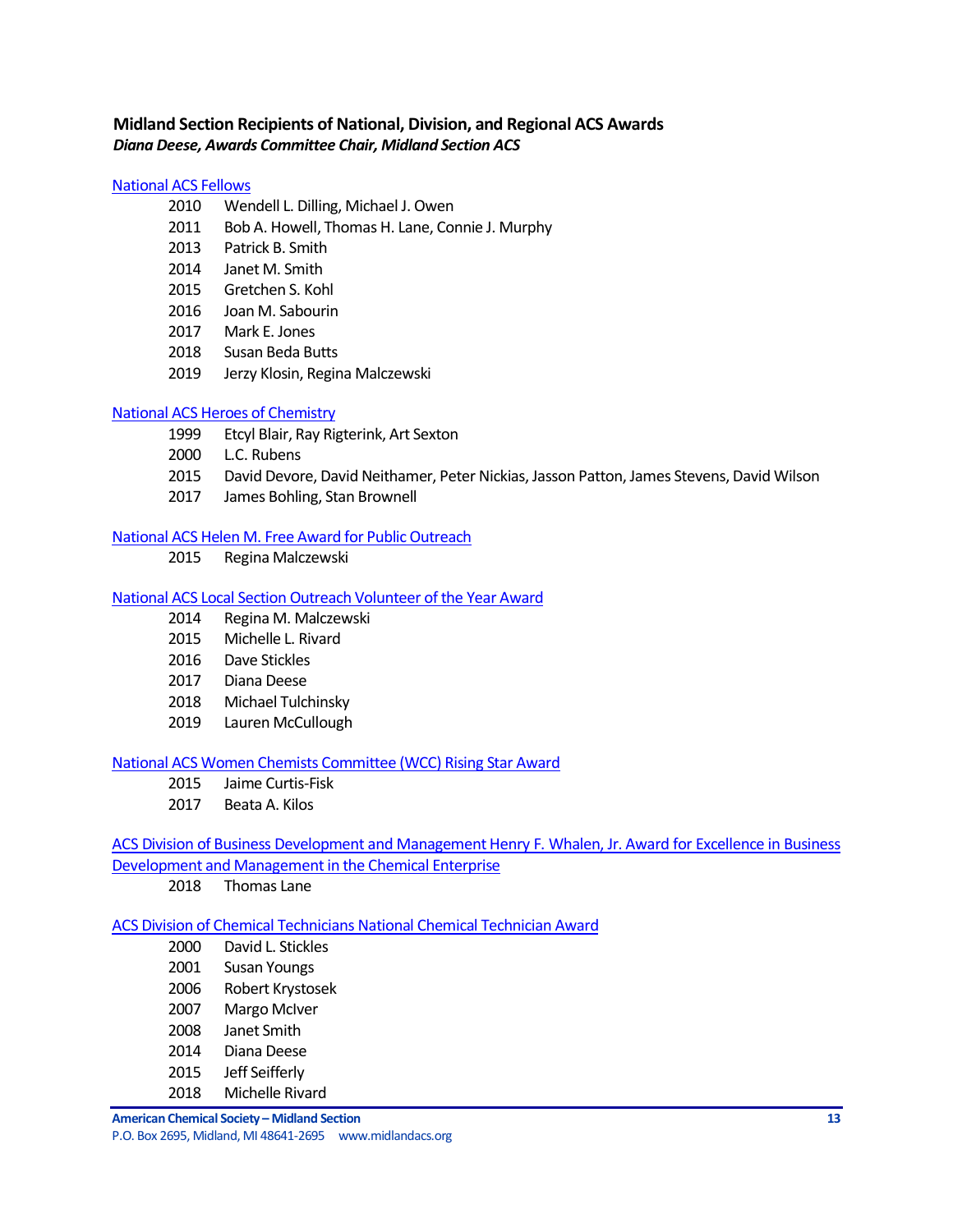[ACS Division of Industrial & Engineering Chemistry Applied Chemical Technology \(ACT\) Award](http://iecdivision.sites.acs.org/)

- 2014 Janet M. Smith
- 2017 Michelle Cummings

### [ACS Division of Industrial & Engineering Chemistry Early Career Fellow Award](http://iecdivision.sites.acs.org/)

2018 Beata Kilos

### [ACS Division of Professional Relations Henry Hill Award](https://www.acs.org/content/acs/en/funding-and-awards/awards/division/professionalrelations/prof-henry-hill-award.html)

2016 Thomas Lane

### [Stanley C. Israel Regional Award for Advancing Diversity in the Chemical Sciences](https://www.acs.org/content/acs/en/funding-and-awards/awards/other/diversity/stan-israel-award.html?_ga=1.122460559.525249293.1483657158)

- 2016 Thomas Lane (CERM, Covington, KY)
- 2019 Jim Fitterling (CERM, Midland, MI)

### E. Ann Nalley Regional Award for [Volunteer Service to the American Chemical Society](https://www.acs.org/content/acs/en/funding-and-awards/awards/regional/e-ann-nalley-regional-award-for-volunteer-service-to-the-american-chemical-society.html?_ga=1.58725929.525249293.1483657158)

- 2013 Bob Howell (CERM, Mount Pleasant, MI)
- 2014 Patrick B. Smith (CERM, Pittsburgh, PA)
- 2019 Michelle Rivard (CERM, Midland, MI)

### Encouraging Women in the Chemical Sciences Award – Midland Local Section Women Chemists Committee

2019 Beata Kilos-Reaume

Shirley B. Radding Award – [Santa Clara Valley Local Section](https://www.acs.org/content/acs/en/funding-and-awards/awards/acs-local-section-awards/awards-santa-clara-valley/santa-clara-shirley-b-radding-award.html)

2015 Connie Murphy

# <span id="page-13-0"></span>**Periodic Table Project Makes Headlines** *Steve Keinath, Co-Editor, The Midland Chemist*

Editor's note: This article is reprinted, in part, from the Saturday-Sunday (Weekend), December 7-8, 2019 issue of the *Midland Daily News*.

At the American Chemical Society Fall 2019 National Meeting in San Diego, the ACS Committee on Chemists with Disabilities displayed an accessible periodic table that featured braille and sign language 3-D printed onto every element tile. More than 12,000 people attended the conference with many visiting the periodic table display among some 260 informational booths.

The project celebrated the International Year of the Periodic Table in 2019 and its discovery 150 years earlier by Dmitri Mendeleev. Through the use of accessible technology, the project serves to remind those engaging with it of the scientists both with and without disabilities who have contributed to the creation of the periodic table.

The idea was initiated by the Committee on Chemists with Disabilities and through their connection with Dow, a collaboration was formed with students from MSU St. Andrews in Midland. MSU St. Andrews provides learning opportunities in science, technology, engineering, arts, and mathematics (STEAM) for youth, families, and teachers.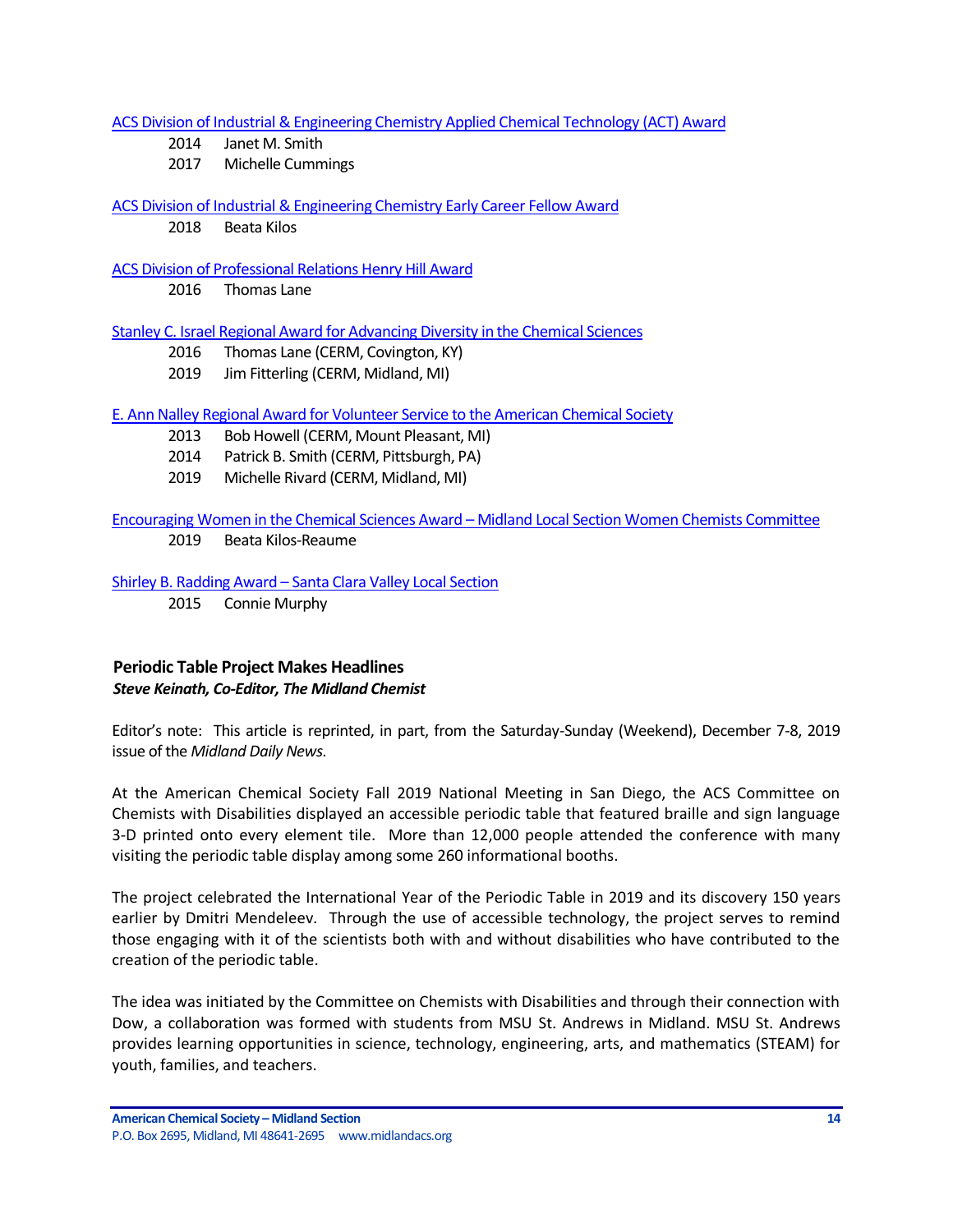The letter symbols that easily identify the elements were intentionally absent from each tile to simulate the challenges that a person with a disability may encounter in accessing the periodic table.

"The display ignited conversations about disabilities and accommodations like I have never observed before – it emotionally connected with the scientific community," said Michelle Cummings, research scientist at Dow and key contact for the project. "The combination of the tactile and visually stimulating design highlighting both sign language and braille, created a unique one of a kind interactive display – perfect for the International Year of the Periodic Table."



Members of the ACS Committee on Chemists with Disabilities pose with their 3D periodic table project at the 2019 National Meeting in San Diego. (Photo provided by Mona Minkara)

# <span id="page-14-0"></span>**Upcoming Dates, Events, and Other Updates**

- January 6 (7:00 8:00 PM) Midland Section ACS Board meeting, MCFTA Board Room (in person), or via a WebEx conference call connection at [Midland Section WebEx Board Meeting January 2020,](https://dow.webex.com/dow/j.php?MTID=mdf2c866a51f937aec9843012fbaa718b) phone number: 989-633-1166.
- January 27 **Registration deadline for the February 1** *Skills Beyond the Bench: Mentoring for Your Career* **workshop**, Harding Mott University Center, University of Michigan (Flint). For any questions, contact Jessica Tischler a[t jtisch@umich.edu.](mailto:jtisch@umich.edu)
- February 1 (11:30 AM 3:30 PM) Third Annual *Skills Beyond the Bench: Mentoring for Your Career* workshop, sponsored by the Midland and Detroit ACS Section's Women Chemists Committees, Harding Mott University Center, University of Michigan (Flint). A buffet lunch will be served, followed by a panel discussion and networking event. **Registration deadline is Monday, January 27.** For any questions, contact Jessica Tischler at *jtisch@umich.edu.*
- February 3 (7:00 8:00 PM) Midland Section ACS Board meeting, MCFTA Board Room (in person), or via a WebEx conference call connection at [Midland Section WebEx Board Meeting February 2020,](https://dow.webex.com/webappng/sites/dow/meeting/info/147368882886185057?MTID=mf57d629d657a6a0e76e5f37a37a5e099) phone number: 989-633-1166.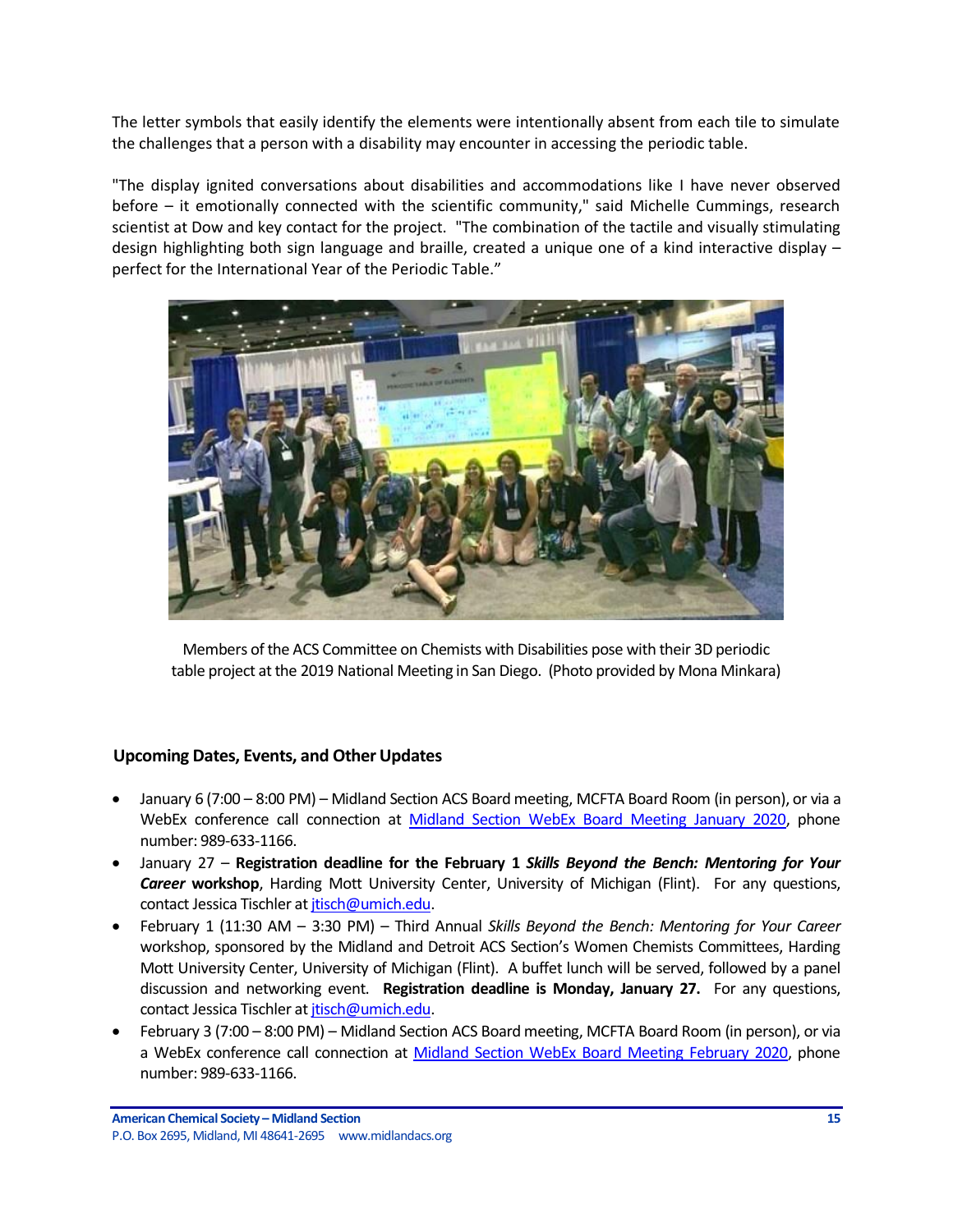- March 2 (7:00 8:00 PM) Midland Section ACS Board meeting, MCFTA Board Room (in person), or via a WebEx conference call connection at [Midland Section WebEx Board Meeting March 2020,](https://dow.webex.com/webappng/sites/dow/meeting/info/147369060224504746?MTID=m78a8d57fb6938a51f77ac48717ac8ec9) phone number: 989-633-1166.
- March 22 26, 2020 (Save the Date) Spring 2020 National ACS Meeting & Exposition, Philadelphia, PA. Meeting theme – *Macromolecular Chemistry: The Second Century*. For more information, please see [https://www.acs.org/content/acs/en/meetings/national-meeting.html.](https://www.acs.org/content/acs/en/meetings/national-meeting.html)
- March 28 **Deadline for Midland Section ACS Spring Awards nominations** to honor outstanding educators, volunteers, and colleagues. For more information, contact Diana Deese, Midland Section ACS Awards Committee Chair, a[t dkdeese@dow.com](mailto:dkdeese@dow.com) or 989-636-9915.
- April 6 (7:00 8:00 PM) Midland Section ACS Board meeting, Central Michigan University (in person, specific location TBD), or via a WebEx conference call connection at Midland Section WebEx Board [Meeting April 2020,](https://dow.webex.com/webappng/sites/dow/meeting/info/147369092218655717?MTID=m4dc31bbe6645d5f7f0f29c969b418891) phone number: 989-633-1166.
- April 19 50th anniversary of Earth Day. For more information or questions, please contact Gina Malczewski a[t reginamalczewski@gmail.com.](mailto:reginamalczewski@gmail.com)
- May 4 (7:00 8:00 PM) Midland Section ACS Board meeting, MCFTA Board Room (in person), or via a WebEx conference call connection at [Midland Section WebEx Board Meeting May 2020,](https://dow.webex.com/webappng/sites/dow/meeting/info/147369119023403198?MTID=m97c16758c795093aaa8840be9a9484f3) phone number: 989-633-1166.
- May 6 (Save the Date, Evening Program) Midland Section ACS Spring Awards Banquet, Great Hall Banquet & Convention Center, 5121 Bay City Road, Midland. For more information, contact Diana Deese, Midland Section ACS Awards Committee Chair, a[t dkdeese@dow.com](mailto:dkdeese@dow.com) or 989-636-9915.
- May 27 29, 2020 (Save the Date) 2020 ACS Central Regional Meeting, Columbus, OH. For more information, please se[e https://www.acs.org/content/acs/en/meetings/regional/central.html.](https://www.acs.org/content/acs/en/meetings/regional/central.html)
- June 1 (7:00 8:00 PM) Midland Section ACS Board meeting, MCFTA Board Room (in person), or via a WebEx conference call connection at [Midland Section WebEx Board Meeting June 2020,](https://dow.webex.com/webappng/sites/dow/meeting/info/147369764857090207?MTID=m6d5b883f8b8a0cccbb56f34737466537) phone number: 989-633-1166.
- August 3 (7:00 8:00 PM) Midland Section ACS Board meeting, MCFTA Board Room (in person), or via a WebEx conference call connection at [Midland Section WebEx Board Meeting August 2020,](https://dow.webex.com/webappng/sites/dow/meeting/info/147369865088373225?MTID=m9e575e5b99b945a631d5e929d4c9b94e) phone number: 989-633-1166.
- August 16-20 (Save the Date) Fall 2020 National ACS Meeting & Exposition, San Francisco, CA. Meeting theme – Moving Chemistry from Bench to Market. For more information, and to submit an abstract, please se[e https://www.acs.org/content/acs/en/meetings/national-meeting/abstract-submission.html.](https://www.acs.org/content/acs/en/meetings/national-meeting/abstract-submission.html)
- September 8 (7:00 8:00 PM) Midland Section ACS Board meeting, MCFTA Board Room (in person), or via a WebEx conference call connection at [Midland Section WebEx Board Meeting September](https://dow.webex.com/webappng/sites/dow/meeting/info/147369910636417826?MTID=m8efde4d24b3170a04b675077a31db6ff) 2020, phone number: 989-633-1166. **Please note: This Board meeting is being held on Tuesday evening, not the usual Monday evening.**
- October 5 (7:00 8:00 PM) Midland Section ACS Board meeting, MCFTA Board Room (in person), or via a WebEx conference call connection at [Midland Section WebEx Board Meeting October](https://dow.webex.com/webappng/sites/dow/meeting/info/147369963561194403?MTID=m4433e125aba5a6c26b6e32d347ffc7bf) 2020, phone number: 989-633-1166.
- November 2 (7:00 8:00 PM) Midland Section ACS Board meeting, MCFTA Board Room (in person), or via a WebEx conference call connection a[t Midland Section WebEx Board Meeting November](https://dow.webex.com/webappng/sites/dow/meeting/info/147370014930932607?MTID=me1a04d08b255f6ca75034382b9c32601) 2020, phone number: 989-633-1166.
- December 7 (7:00 8:00 PM) Midland Section ACS Board meeting, MCFTA Board Room (in person), or via a WebEx conference call connection a[t Midland Section WebEx Board Meeting December](https://dow.webex.com/webappng/sites/dow/meeting/info/147370068640043188?MTID=m2ecd52d22a6ec33abe1a2ba613bc7492) 2020, phone number: 989-633-1166.